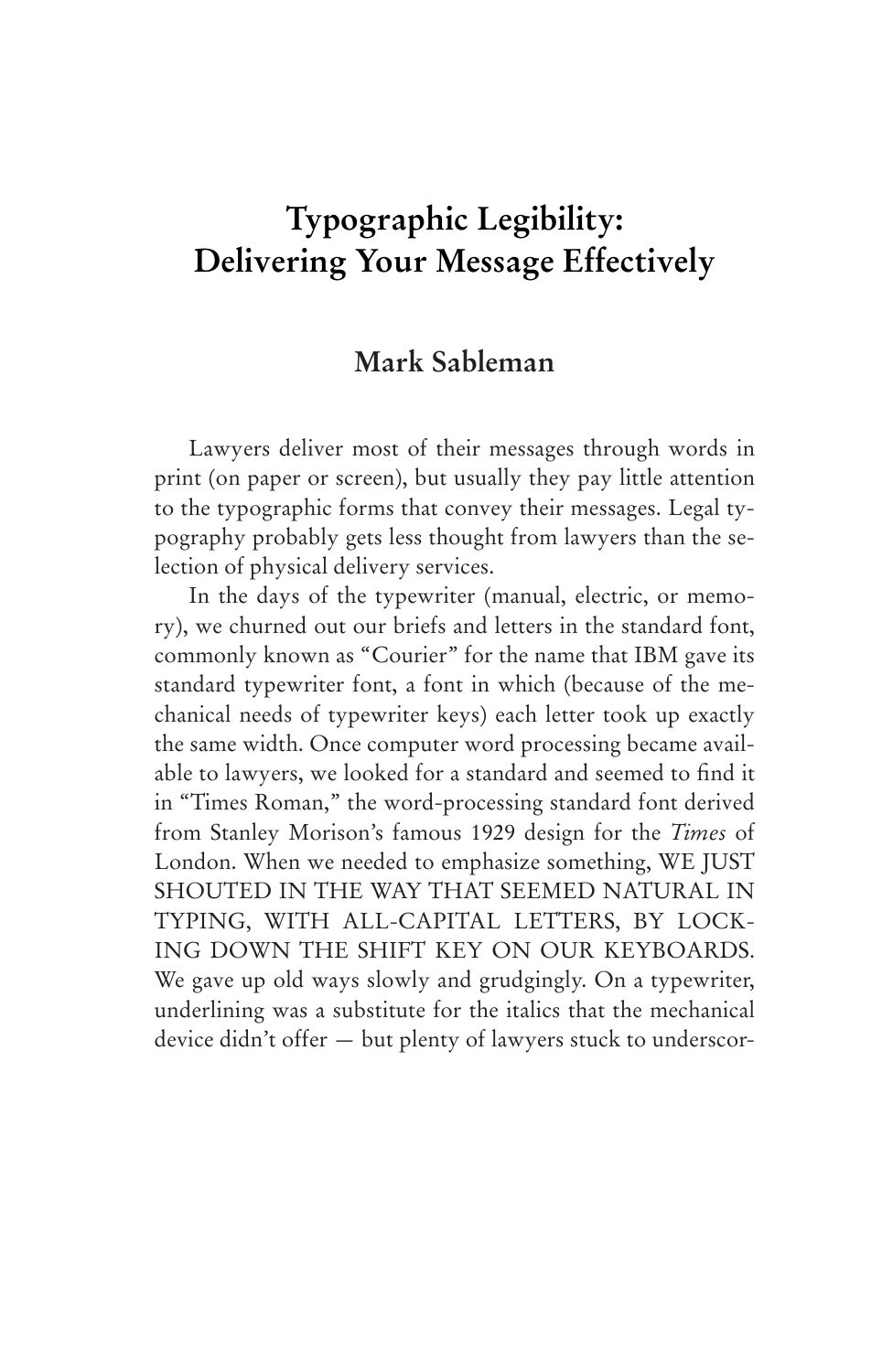ing case names and words of emphasis, even after italics became available.1

Lawyers are so conservative that they are unlikely to change their typographic ways just because their ways are oldfashioned, outdated, or even somewhat ineffective in meeting their persuasive and expository goals. But lawyers do care about compliance with the law, especially clear statutory directives. And current legal typographic practices arguably violate statutory directives requiring clear presentations, particularly of important contractual provisions like liability disclaimers.

While this issue has existed for years, recent attention to typographic legibility is bringing it to the fore and is likely to affect how courts interpret statutory legibility requirements. Not unlike the movement for plain-English consumer contracts that began in the late 1970s, the new scholarship may open up a good-typography movement. In short, courts may eventually declare bad typography ineffective for conveying its message, potentially voiding or imperiling important provisions of many contracts that have been drafted using suboptimal typography.

## **Importance of Typographic Legibility**

Before we address legal requirements, let's consider whether lawyers should care about typographic and visual legibility even without legal compulsion. Typography deals with the presentation and legibility of words on a page. We as lawyers use words on pages, every day, for two purposes: persuasion and explanation. As litigators, we seek to persuade judges, adversaries, and third parties of our clients' positions. As transactional lawyers,

<sup>1</sup> *See* Antonin Scalia & Bryan A. Garner, *Making Your Case: The Art of Persuading Judges* 122 (2008) ("As for underlining, it is a crude throwback: that's what writers used in typewriting — when italics weren't possible. Nobody using a computer in the 21st century should be underlining text."); Robert W. Harris, *The Elements of Visual Style* 118 (2007) ("[U]nderlining cuts through the descenders of lowercase letters, thereby making the letters harder to identify.").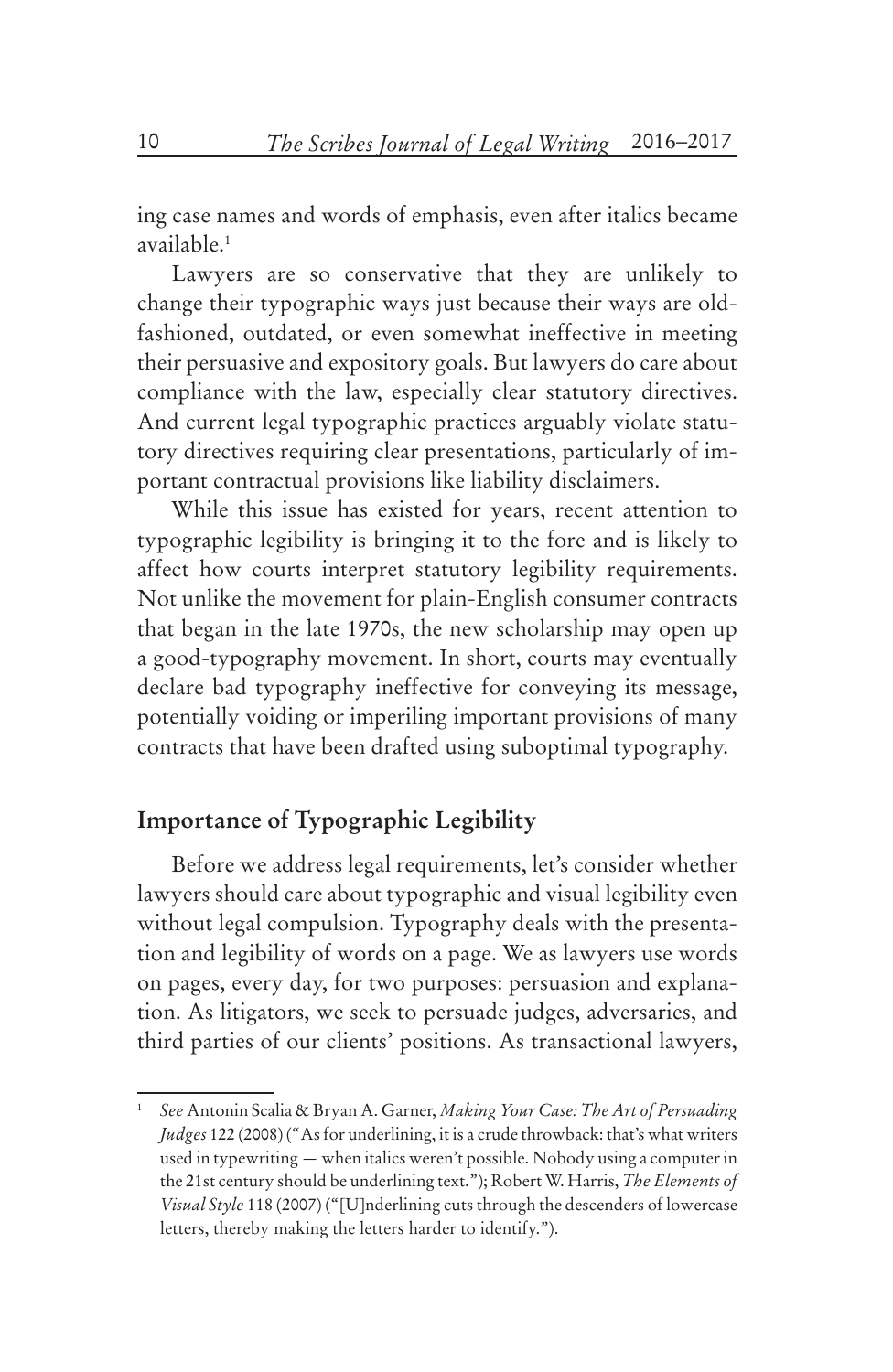we seek to clearly document business agreements and transactions. Clarity and understanding are always essential.

"Our written language is communicated through type. Typography conveys or obscures and gives voice to our message in one fashion or another."<sup>2</sup> If I were to write my briefs using a typographic style that did not facilitate comprehension by my intended reader, I would be doing my client a disservice — even if, for example, I used a classic typeface that traced back to Gutenberg and the Bible. Readability depends in part on familiarity, and some types communicate better than others.<sup>3</sup>

For example, typewriter typefaces were always less than ideal. The typewriter's mechanics (exactly the same striking surface for each letter) required that each letter be designed to be the same width -- the letter *i* stretched out so that it would fit in the same space as the letter *m*. That made words longer than necessary, and because our reading occurs through repeated "fixations" of our eyes on groups of words, it slowed down reading and comprehension, since it took more fixations to read the same content than with proportionately spaced letters.

At times, lawyers using Courier compounded the legibility problem by using full justification — that is, aligning the type not only on the left margin but also on the right. This practice, derived from professional printing but often ill suited to typed documents, injected extra spacing between the already-extended Courier-set words, thus putting even less content in each eye fixation. And the extra word spacing made it more difficult for the eyes to grasp related words in meaningful groupings.

<sup>2</sup> Paul Kahn & Krzysztof Lenk, *Principles of Typography for User Interface Design*, 5 Interactions 15, 16 (Nov.–Dec. 1998).

<sup>3</sup> Phil Baines & Andrew Haslam, *Types & Typography* 125 (2d ed. 2005) ("Our collective perception of what is legible is not a constant value: with every new reading the unfamiliar becomes the familiar.").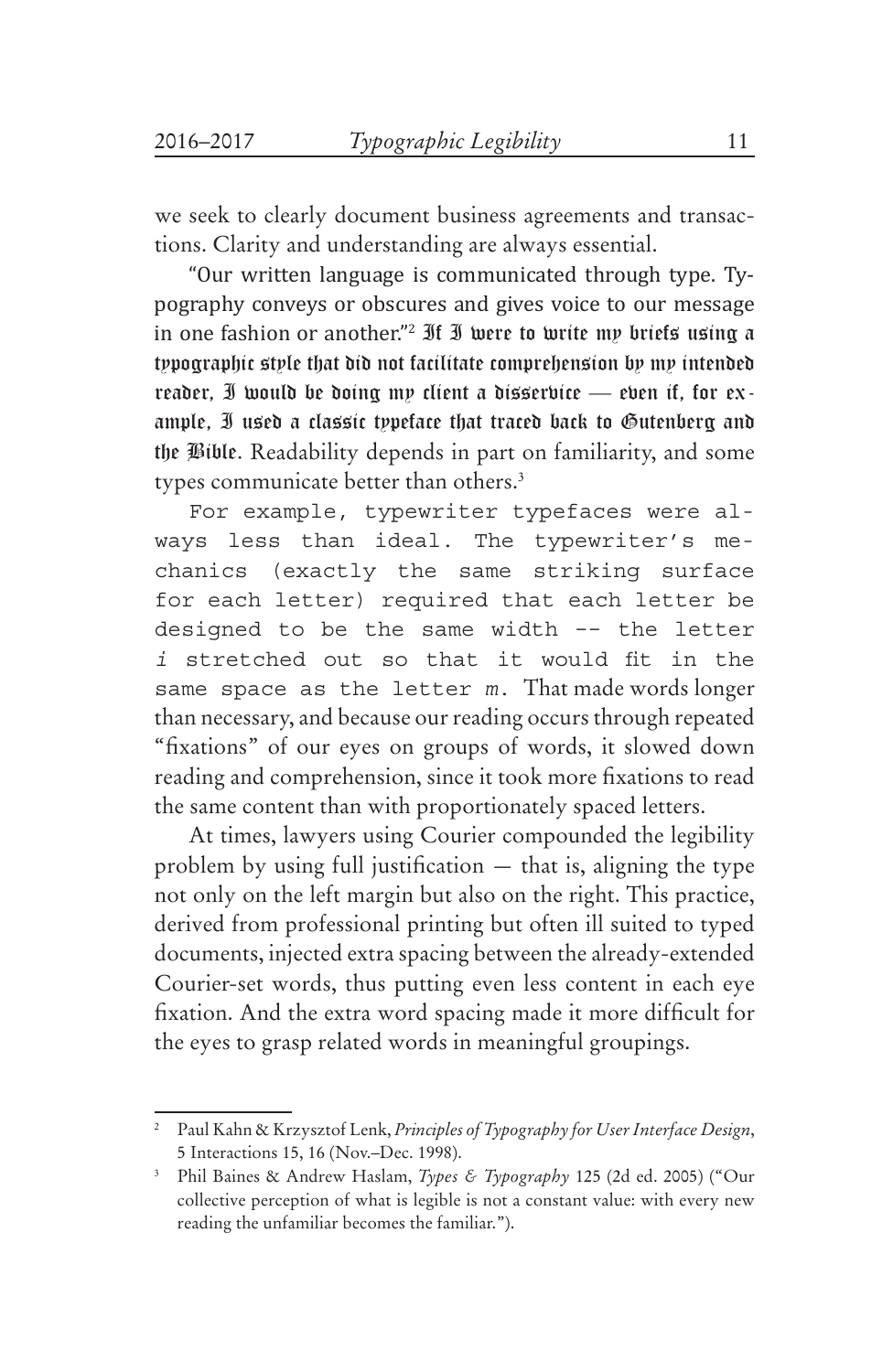Modern proportionately spaced typefaces generally solve the spacing problem. In most of the typefaces we use today, the letter *i* is far thinner than the letter *m*, and every letter is proportioned so that it best fits with other letters, making words compact and easy to grasp, as our eyes take in text in multiple-word fixations. But proportionality is only one issue in typographic legibility.

Consider the difference between lowercase and uppercase letters. Our eyes are accustomed to reading lowercase letters, with a modicum of capitals mixed in. And lowercase letters are used for a reason — their distinctive shapes are instantly recognizable, given varieties of width and design, including prominent design elements such as the ascenders on the letters *b*, *d*, *f*, *h*, *k*, and *l*, and the descenders on the letters *g*, *j*, *p*, *q*, and *y*. Particularly because of the ascenders and descenders, we can usually comprehend a line of lowercase type even if we cover up the top or bottom half of the line.

Uppercase letters lack the distinctive outlines of lowercase letters and for that reason, as well as their infrequency, are much harder to read. Giving us no clues like the rugged top and bottom edges of lowercase type, they impede comprehension.<sup>4</sup> All-caps text is also difficult to read because readers are most experienced with reading upper- and lowercase letters combined, and because it is more difficult to pick out names in allcaps text.5 OUR EYES MUST SLOW DOWN TO FIX ON AND PROCESS LETTERS OR SINGLE WORDS, NOT WORDS OR GROUPS OF WORDS. WHENEVER, IN THE COURSE OF READING TEXT, YOU ENCOUN-TER ALL-CAPITAL LETTERS, YOUR READING WILL

<sup>4</sup> Betty Binns, *Better Type* 17 (1989) ("Psychologists and reading experts have also discovered that once we have mastered reading, we largely recognize words by their outlines, rather than by their individual letters. This tells us that long passages of capital letters are difficult to read, since words composed of all capitals have basically rectangular outlines and lack ascenders and descenders.").

<sup>5</sup> Harris, *The Elements of Visual Style* at 21–22.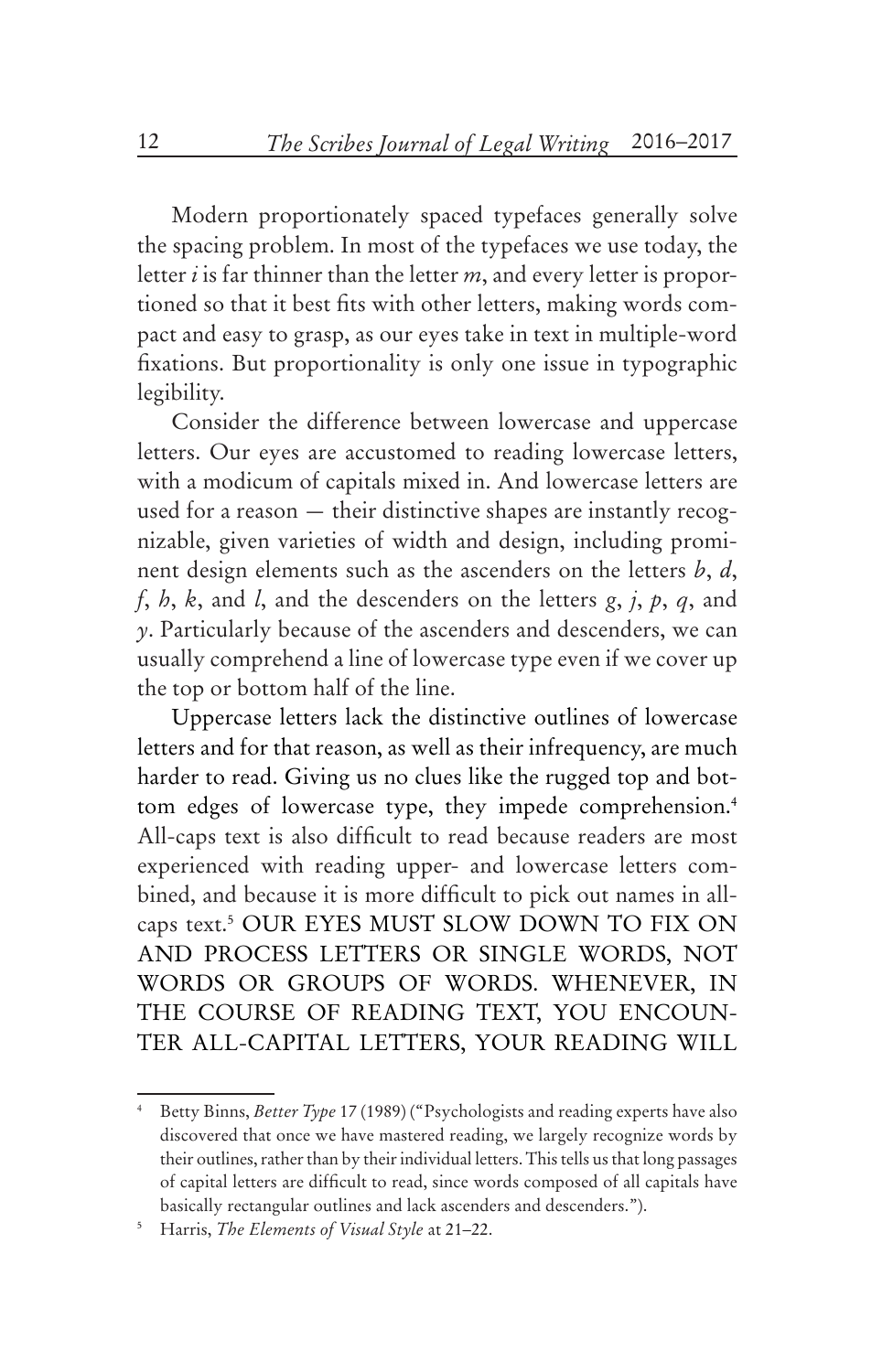AUTOMATICALLY SLOW DOWN AND YOUR COM-PREHENSION WILL BECOME MORE BELABORED. IF YOU ARE LIKE MOST OF US, YOU WILL LOOK FOR WAYS TO AVOID SUCH BELABORED READING, AND MAY WELL SKIP ON TO THE NEXT SECTION, IN LOWERCASE TEXT.

Variations among different typefaces can also affect comprehension. This is most clear with the distinctions between roman and sans-serif type, and between typefaces with different x-heights.

"Roman type" refers to type with serifs, those little extenders at the end of each typographic stroke; "sans-serif" type (sometimes referred to as "Gothic") means type without those flourishes. Some typographic experts believe that serifs assist readability, perhaps because we have grown up with mostly roman types and perhaps because the serifs help our eye to recognize letterforms.6

Similarly, x-height is a significant feature in legibility, particularly as it affects type size. A brief explanation is necessary about type sizing. In the era of metal typesetting and letterpress printing (roughly from Gutenberg until the 1960s), type was measured by the height of the metal piece on which each let-

*Id.* at 12–13 (describing characteristics of serif type that makes it more readable, including familiarity, distinctiveness of letterforms, and beneficial aspects of the serifs in tying words together and creating a horizontal base to each text line); Walter Tracy, *Letters of Credit: A View of Type Design* 31 (1986) ("[T]he characters in a particular sans-serif face may be perfectly legible in themselves, but no one would think of setting a popular novel in it because its readability is low. (Those typographers who specify a sans-serif for the text columns in a magazine may be running the risk of creating discomfort in the reader — to the ultimate benefit of a rival journal.)"). *But see* Manuel Perea, *Why Does the APA Recommend the Use of Serif Fonts?*, 25 Psicothema 13, 16 (2013) (reporting results of readability test: "In a normal reading setting . . . the presence of serifs does not impact on reading fluency. The present data are entirely consistent with the claim that 'reading appears to proceed at about the same rate if the type font, size, and length of line employed are all reasonable'.").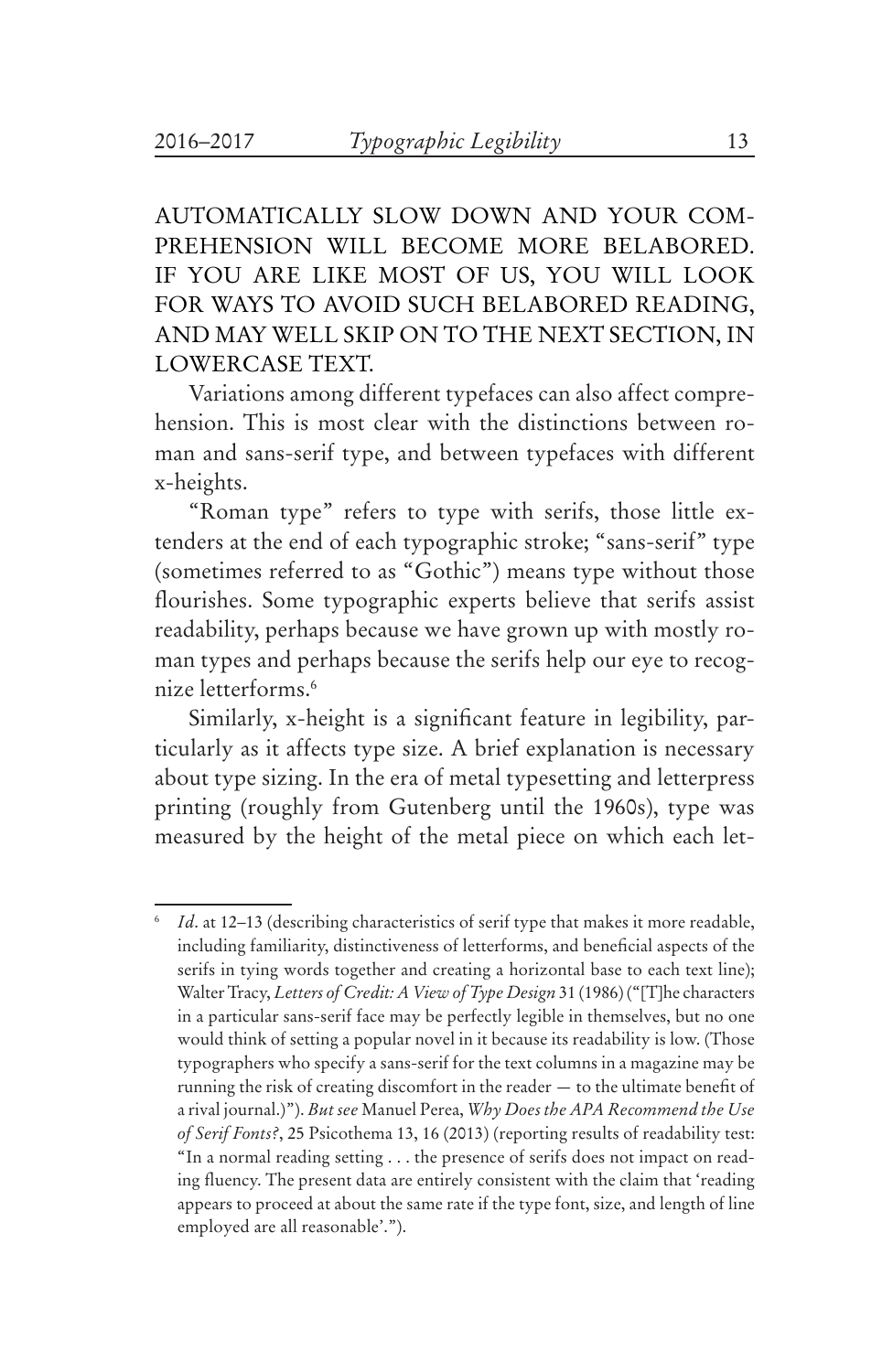ter was cast. That size (which in America since 1886 has been measured in "points," there being 72 points in an inch) includes some blank space above the highest ascender. We still use the same measurements, meaning that our point sizes do not actually refer to the height of any letterform. Moreover, the height of a lowercase letter's core (the portion comparable to *x* or any other lowercase letter without an ascender or descender) and its proportion to ascenders and descenders is not standard; it varies by typefaces. If I use a 12-point typeface with a small x-height, like Garamond, it will appear smaller than a 12-point typeface with a much larger x-height, like Century.7 In terms that a litigator can understand, typographic selection could have given you more words under the old appellate rules that specified only a type size for your briefs. More importantly, types with large x-heights have diminished readability $\delta$  — a fact that needs to be considered in "fine print" conditions presented to consumers.

The extent of a typeface's condensation (how much its letters are designed to be squished together, accentuating the vertical) or the extent to which the typeface is extended (designed with the letters pulled apart, accentuating the horizontal) can also affect legibility. For text in tables, for example, it generally makes sense to use either a condensed type, which will fit more readily and appear natural in narrow table columns, or a special "lining" font in which each numeral has the same width, so that numbers line up with one another.

Finally, the medium in which text is presented affects readability, comprehension, and the choice of typographic elements. Significant amounts of text are read today in electronic formats

Harris, *The Elements of Visual Style* at 18 (noting that because x-height affects the apparent size of type, it should always be considered when choosing type size).

<sup>8</sup> Binns, *Better Type* at 17 ("As x-height increases, ascender and descender height necessarily decreases; this can lead to poor differentiation of certain letter pairs, such as lowercase *n* and lowercase *h*. The larger x-height also reduces the channel of white space between the lines.").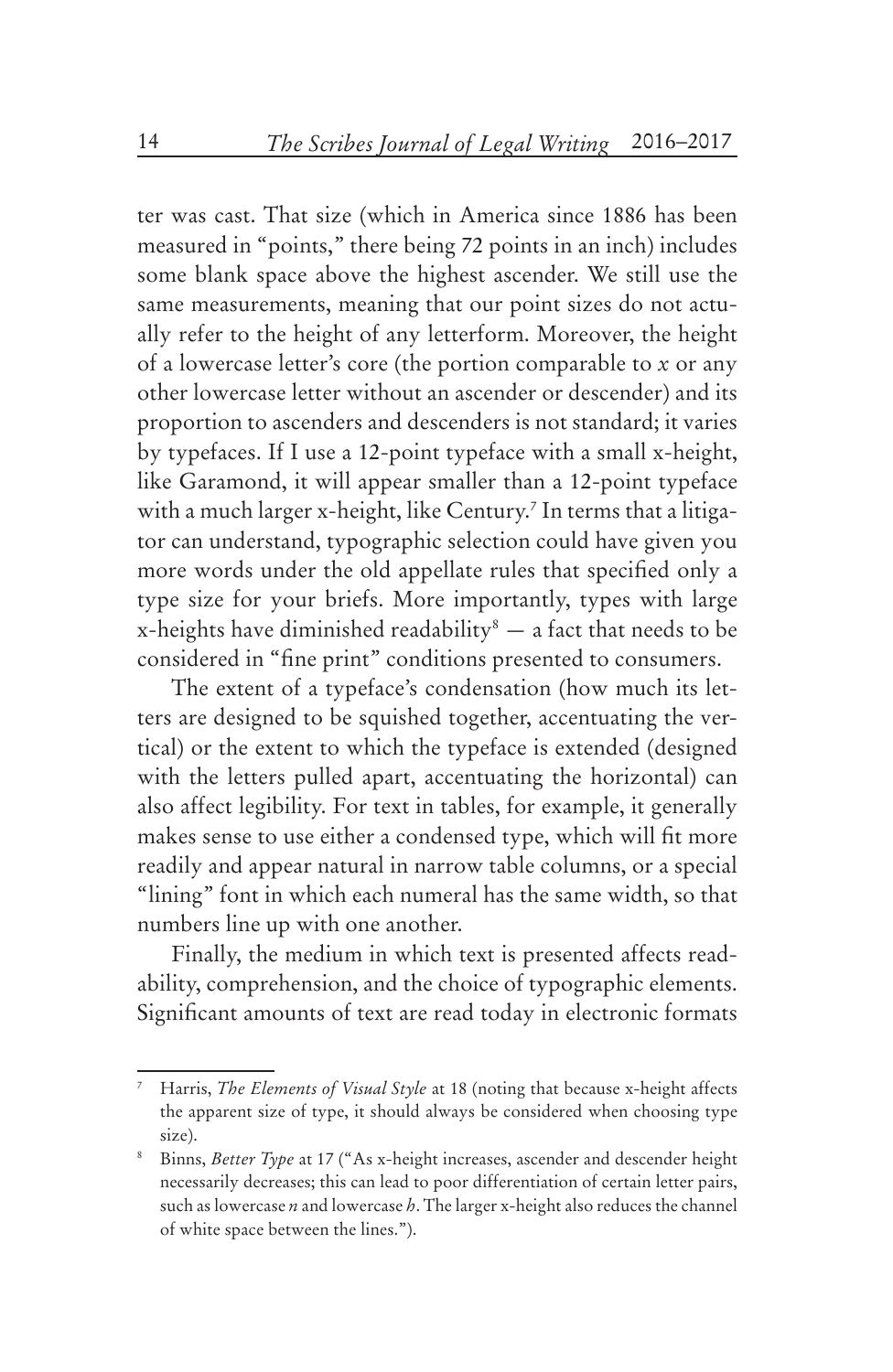— on computer, on tablet, or on smartphone screens. Often, because of screen-resolution limits, scalability issues, or the need for content to adapt to different platforms, sans-serif type is preferred for those applications. Sans-serif letterforms require fewer pixels and thus present better when screen resolution is limited. That gave them an advantage for screen presentation, particularly before higher-resolution displays became more widely available. By contrast, the print medium well suits roman typefaces with their greater detail, dignity, and familiarity. A common rule of thumb is "serif for print, sans-serif for screen."9

#### **Research on Typographic Legibility**

Lawyers care about the rules and standards for good writing. They learn *The Bluebook* rules for citations. They study usage manuals like Strunk and White's *The Elements of Style* and *Garner's Modern English Usage*. At trial, they carefully consider visual and multimedia means of presenting their cases to make them understandable to jurors. But lawyers rarely examine the research and guidance on typographic presentation that can improve the persuasiveness and effectiveness of their ordinary legal documents.

The ways in which typographic material can be more or less readable, understandable, and persuasive are not just matters of speculation. Many of them are matters of established science.

<sup>9</sup> *See, e.g.*, Stacey Kole, "Serif v. Sans: The Final Battle," https://www. webdesignerdepot.com/2013/03/serif-vs-sans-the-final-battle/; Joel Falconer, "What's the Most Readable Font for the Screen?," Design & Dev., Mar. 1, 2011, https://thenextweb.com/dd/2011/03/02/whats-the-most-readable-font-forthe-screen/undefined/dd/2011/03/02/whats-the-most-readable-font-for-thescreen/#.tnw\_DZj3ux1m. *But see* Design Shack, "Web Design Debate: Do I Really Need to Use Sans Serif Fonts?," https://designshack.net/articles/typography /web-design-debate-do-i-really-need-to-use-sans-serif-fonts/ (because of increasing screen resolution, "great web typography does not have to be sans serif").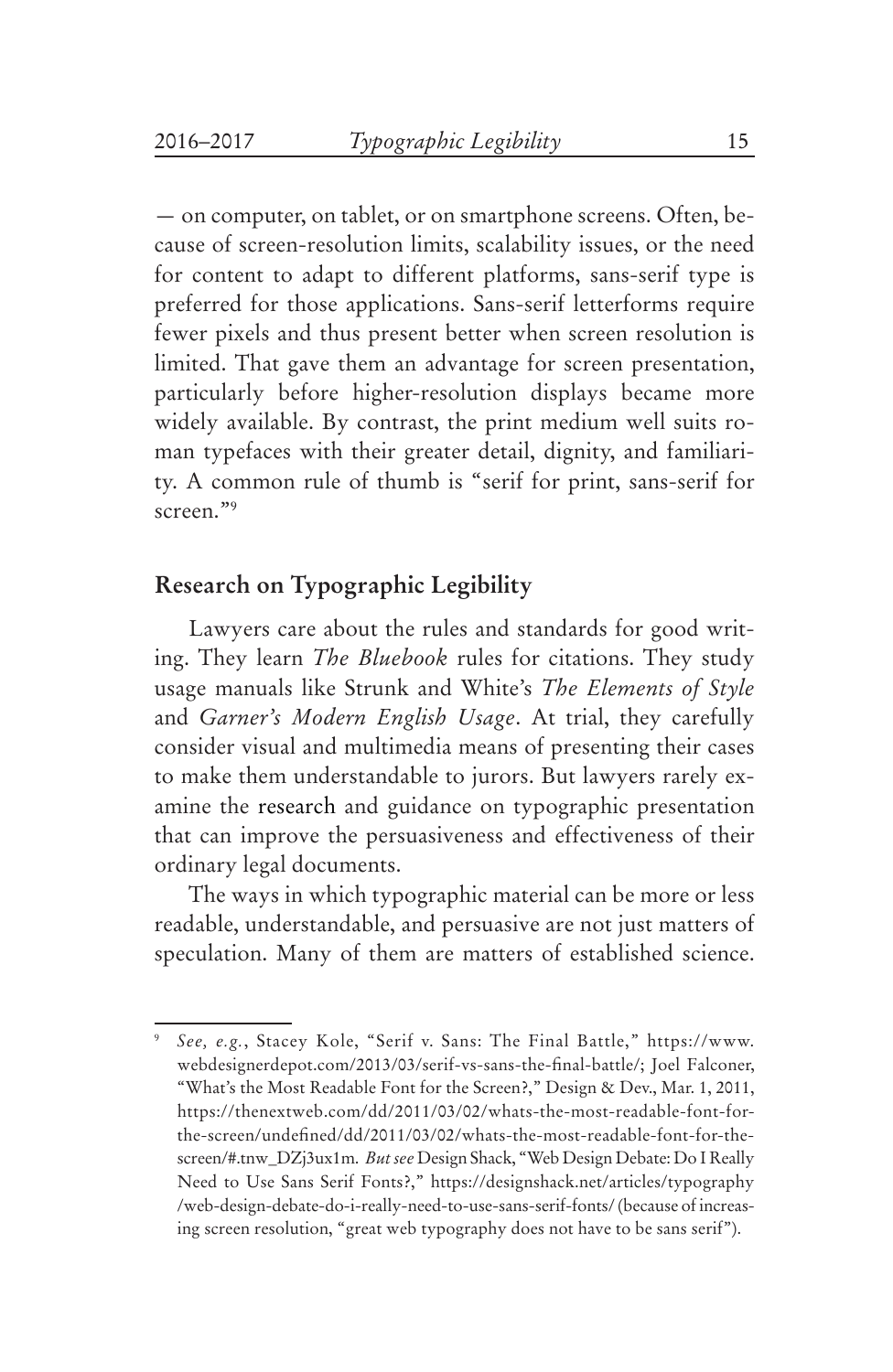And the research isn't buried in obscure social-science journals. Matthew Butterick's 2010 book, *Typography for Lawyers: Essential Tools for Polished & Persuasive Documents*, now in its second edition, provided lawyers with a well-organized, readable manual, tying the lessons of legibility research directly into the kinds of documents that lawyers create. And law professor Ruth Anne Robbins discussed key elements of the research, and brought together its key findings for lawyers, in her 2004 article *Painting with Print: Incorporating Concepts of Typographic and Layout Design into the Text of Legal Writing Documents*. 10

Professor Robbins relied on multiple studies of readability, reading psychology, and effective typographic and graphic presentations, including landmark studies by Miles A. Tinker and Donald G. Paterson on the effect of typography on reading speed and comprehension. Some of these studies showed dramatic differences in comprehension for different typographic styles, such as the fact that using all caps lengthens reading time by 9.5% to 19%.

The scientific studies are particularly useful because they revealed some of the physical and neurological realities that affect readability and comprehension. It's useful for any writer to know that readers' eyes make a certain number of "fixations" per line in the course of reading.11 From this basic fact, we then understand why extra-long lines that cause longer fixation pauses will slow reading, whereas lines with fewer fixation pauses are likely to lead to greater retention and comprehension.<sup>12</sup> It also explains why using block quotations may disrupt a reader's pleasant reading rhythm and thus inhibit comprehension.<sup>13</sup> Finally, because we see groups of words on each fixation, it becomes clear why the greater spacing between words in some

<sup>10</sup> 2 J. ALWD 108 (2004).

<sup>11</sup> *See id.* at 122, 128.

<sup>12</sup> *Id*.

<sup>13</sup> *Id*. at 123.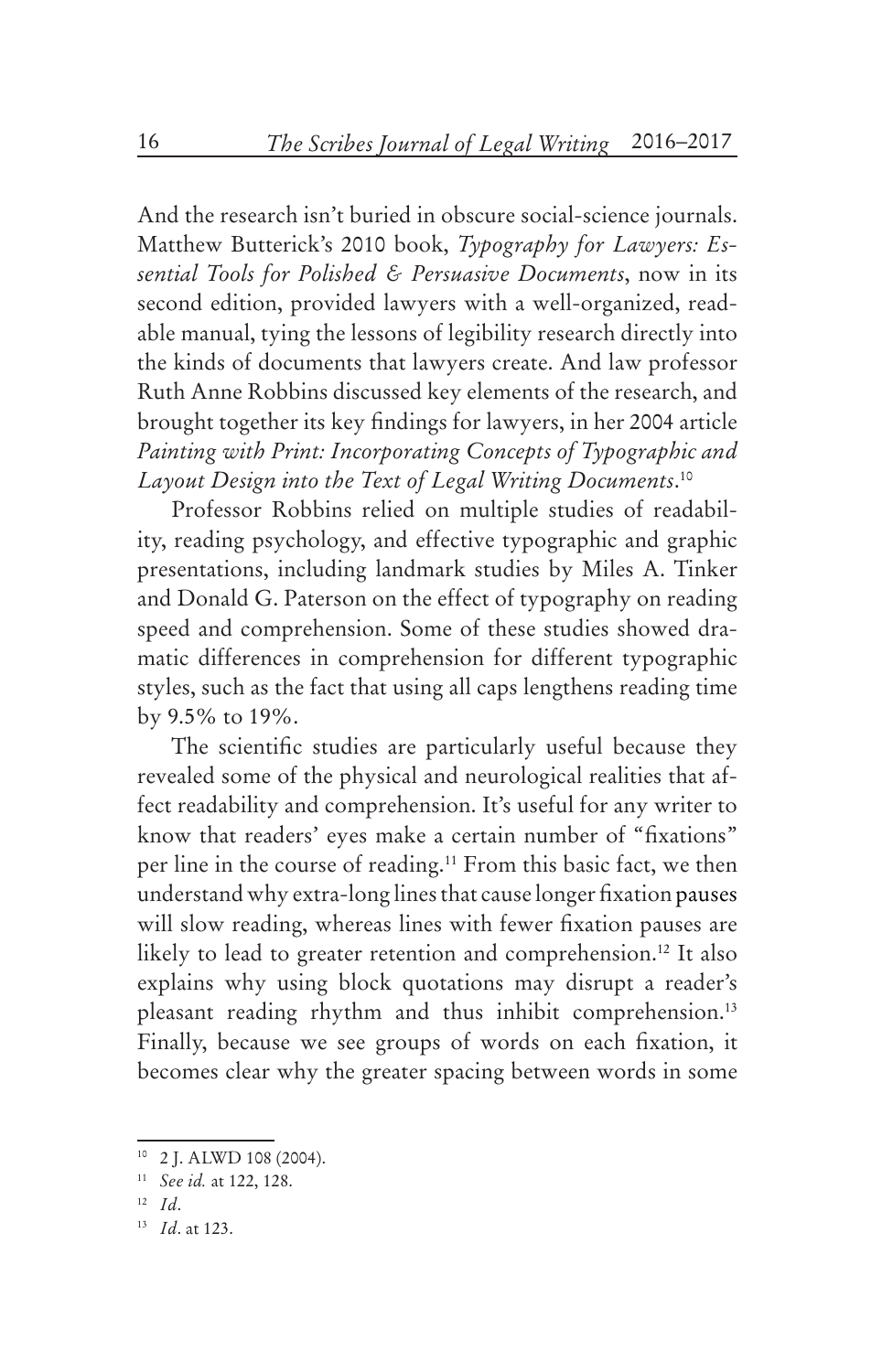fully justified lines will slow comprehension compared to use of a ragged right margin (which maintains uniform word spac $ing).<sup>14</sup>$ 

The scientific research on reading leads to many sound principles — use of clear typefaces (especially well-designed classic serif typefaces), appropriate use of spacing and white space, use of headings, avoidance of all-caps text or too much italic, and so forth. Robbins devotes much of her article to specific graphics guidelines consistent with the scientific research, noting that "most of the accepted principles of document design are grounded in scientific study."15

Using good visual-literacy techniques brings aesthetic as well as readability benefits. As one researcher has noted, "The balanced arrangement of visual elements on a page, the contrast among these elements, the efficient use of space — together these create a unified visual display that predisposes the reader to respond favorably (or unfavorably) to the information in the document."16 Indeed, Daniel Kahneman, a Nobel Prize– winning psychologist, has noted that type clarity influences the message's believability.17

All in all, following science- and aesthetic-based readability guidelines benefits lawyers and their clients in many ways. Visual legibility can bring the emotional appeal of pleasing aesthetics, it can affect the substantive effectiveness of the material through better comprehension, and it can influence the reader's perception of the writer's credibility. "Visual effects thus are as critical an element of persuasion as proper grammar and adherence to the rules of court and citation form."18

<sup>14</sup> *Id*. at 130–31.

<sup>15</sup> *Id*. at 111.

<sup>16</sup> Charles Kostelnick, *The Rhetoric of Text Design in Professional Communication*, 17 Technical Writing Teacher 189, 200 (1990).

<sup>17</sup> Daniel Kahneman, *Thinking, Fast and Slow* 62–63 (2011).

<sup>18</sup> Robbins, 2 J. ALWD at 111.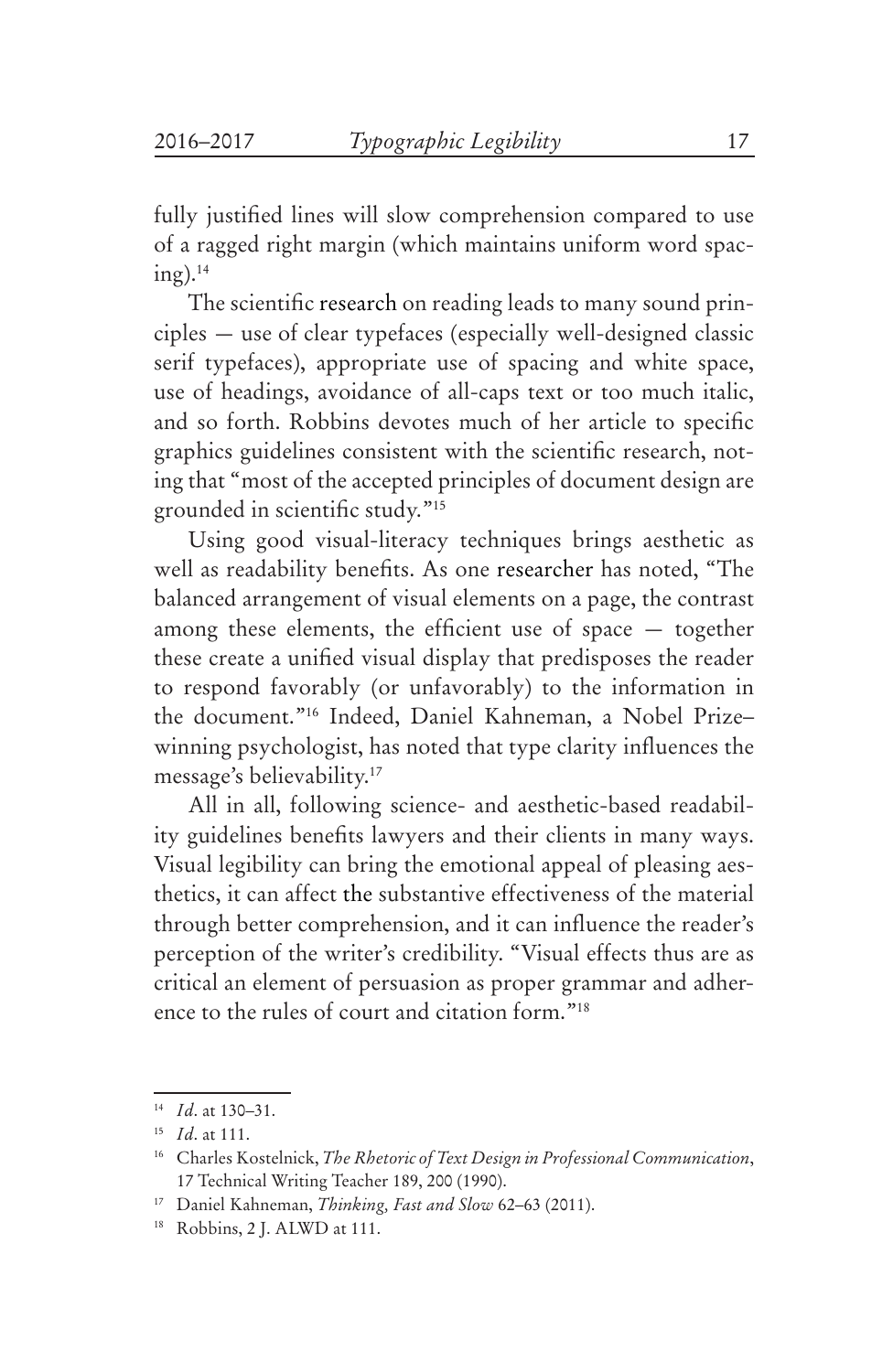#### **Embedded Graphics as an Aid to Clarity**

When given a choice, most people prefer to learn through multimedia and visual presentations rather than mere words. Graphics — at least appropriate ones — almost always aid written expression, and modern tools make it relatively easy for lawyers to bring images into their writings. Images have long been used in legal documents, especially in legal fields like intellectual property and advertising. Now document creators can place the images together with the text — side-by-side comparisons of trademarks or copyrighted art, or of patent drawings and product images, for example, or explanations of a patented device right next to the relevant drawings.

Robert W. Harris concludes his visual-style manual with a before-and-after notice from a library.<sup>19</sup> The original notice, set in forbidding centered all caps, obliquely told patrons where a book-shelving sequence continued. Graphically, the notice was a turnoff; we can assume that most patrons either gave up or guessed their way to the proper shelf. A revised notice, however, presented the same words in upper- and lowercase text, with key words emphasized, above a simple map with a here-to-there arrow. That notice would be read, understood, and acted on.

In a legal example, a lawyer's graphic, comparing her client's situation to those in cited precedents, clearly brought home the big difference between her client's situation and the precedent.<sup>20</sup> Johansen and Robbins provide examples of the many kinds of graphics — analytical visuals, transformative visuals, heat maps, interpretive charts — that provide cognitive boosts to the reader's understanding.<sup>21</sup>

<sup>19</sup> Harris, *The Elements of Visual Style* at 159–60.

<sup>20</sup> Steve Johansen & Ruth Anne Robbins, *Art-iculating the Analysis: Systemizing the Decision to Use Visuals as Legal Reasoning*, 20 Legal Writing 57, 57–59 (2015).

<sup>21</sup> *Id.*, *passim*; *see also* Michael D. Murray, *The Ethics of Visual Legal Rhetoric*, 13 Legal Comm. & Rhetoric 107 (2015).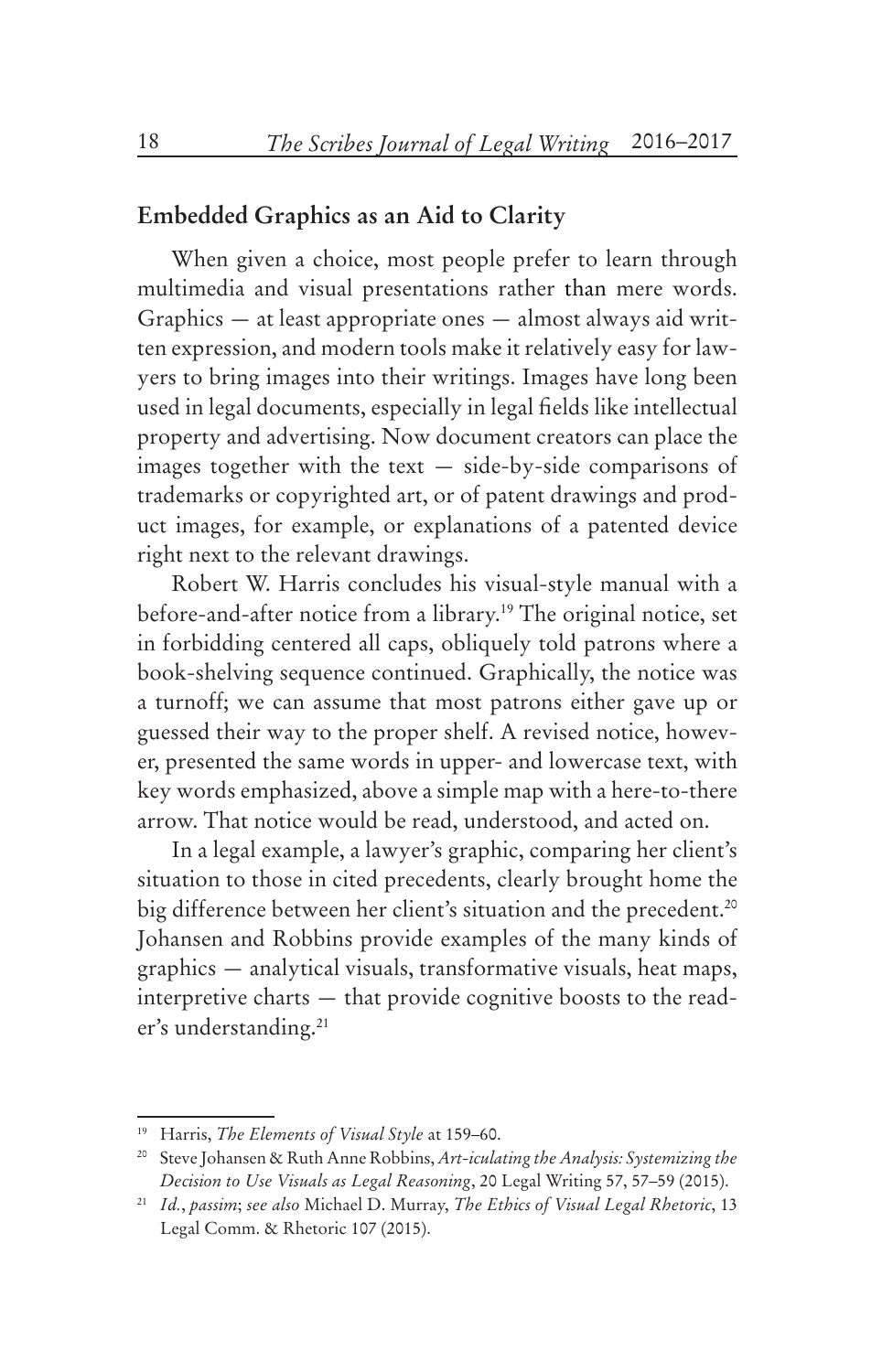### **Understanding Our Tools and Our Knowledge**

A novice might incorrectly assume that today's personal computers offer all the instruments and variations of fine typography. In fact, many of the fonts installed on personal computers are inappropriate for legal documents.<sup>22</sup>

Some fonts may be available on computers because they are good for display on a screen, but those fonts are usually unsuitable for print. Some special "lining" fonts may be designed for use in aligning numbers or text in tables or charts, but those fonts will impede readability in text. Many PC fonts are display types, meant for headlines and advertising.23 Finally, it should go without saying that several fonts (think Comic Sans or ransom-note typography) should never be used. Bryan Garner suggests no more than two fonts in any one document.<sup>24</sup>

Another word of caution: the fonts on personal computers are often far more limited than professional fonts of the same name. Well-designed typefaces are not proportionally scalable — that is, the letterforms contain minute design variations from size to size, all keyed to the subtleties of shape that will best connect with the reader's eye. In custom typefaces, an 8-point letterform will contain differences in strokes and curves, often including greater thicknesses than a 12-point letterform of the same typeface. These differences always existed in metal type, where each size was specifically designed and cut. But because of the ease of proportionally scaling digital fonts, many computer

<sup>&</sup>lt;sup>22</sup> Harris, *The Elements of Visual Style* at 1–2 ("The drawback of digitized type is that it can be used by people who know nothing about type. . . . [W]ithout an understanding of type, you might be creating visual chaos.").

<sup>&</sup>lt;sup>23</sup> Tracy, *Letters of Credit* at 27 ("The absence of practical experience of type gives rise to a tendency to all types as equal and similar in nature, purpose and function. . . . In particular, there is sometimes a lack of understanding of the fundamental difference between types designed for display and types meant for text.").

<sup>24</sup> Bryan A. Garner, *The Redbook: A Manual on Legal Style* § 4.4, at 88–89 (3d ed. 2013).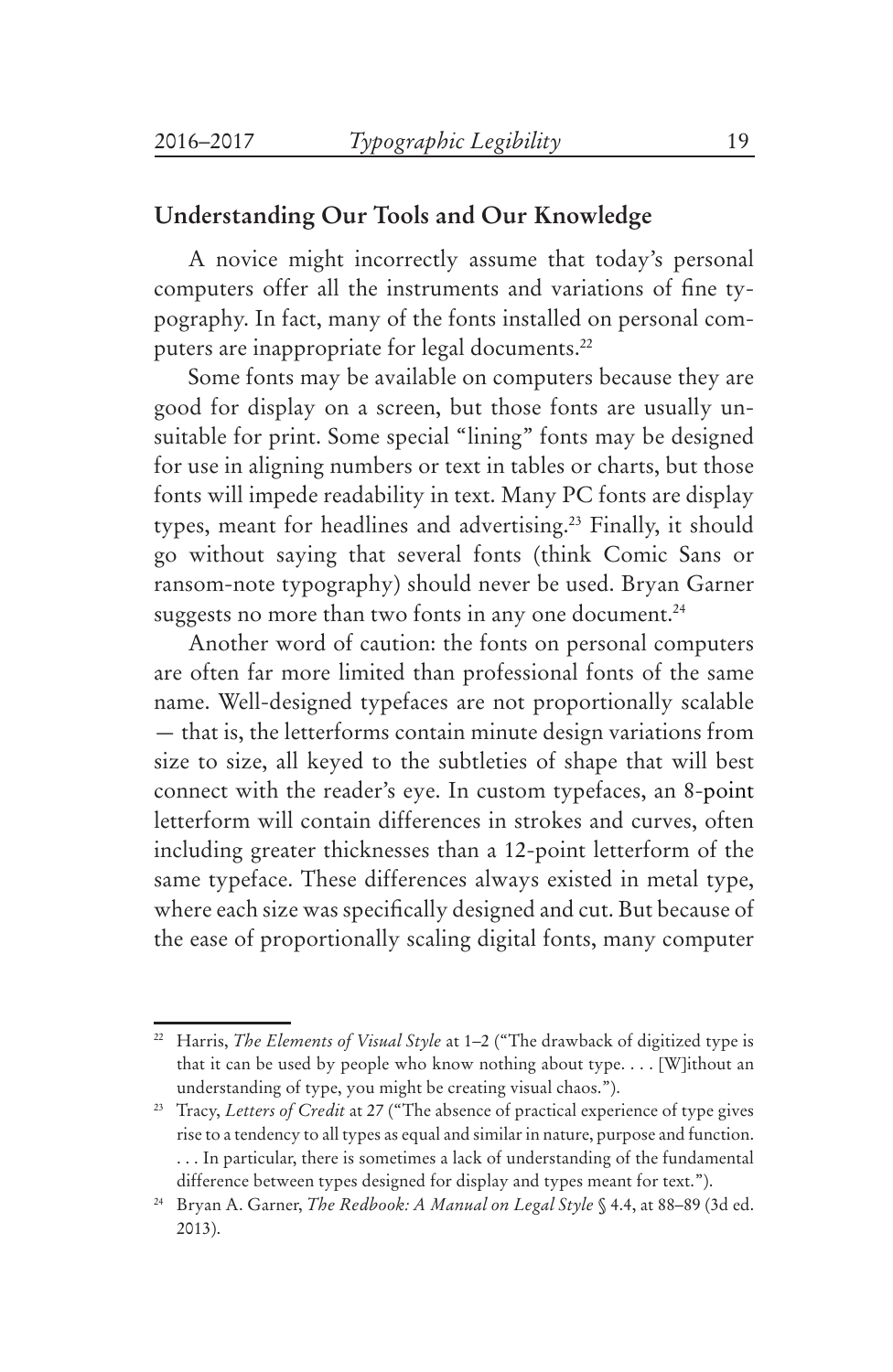fonts lack such subtle variations, so scaling them to different sizes will lead to suboptimal letterforms.<sup>25</sup>

For little cost, lawyers can upgrade to a professional font. These fonts are available online, and Butterick includes suggestions and samples in his *Typography for Lawyers* book.

### **Judicial Recognition of Typographic Facts**

Typographic realities, which derive from history, graphic design, and the brain's perception and processing of symbols, are a little foreign to lawyers and judges. But those realities do come into play in legal work, as two cases illustrate.

A telling example of the difficulty of reading contract language in all-capital letters is found in *Randall v. Lady of America Franchise Corp.*26 The court had to carefully review a 231 word disclaimer provision that was critical to the case. So the court quoted the provision in its opinion — but with a twist. The court transformed it to ordinary text, mostly lowercase, for its review. Why? For ease of reading:

> For the sake of legibility, the Court reproduces the relevant language here in upper and lower case.<sup>27</sup>

In short, to really read, comprehend, and analyze text, we need it in legible type, not all-capital letters. (This, of course, is the opposite of what is often done in legal forms in the name of emphasizing particular textual provisions.)

<sup>25</sup> Derek H. Kiernan-Johnson, *Telling Through Type: Typography and Narrative in Legal Briefs*, 7 J. ALWD 87, 97–98 (2010) ("[A]lthough top-end professional layout software gives designers and printers access to the best in digital typography, common word processing programs do not, and in fact they may pervert good typography without the user's knowledge. Chief among these perversions is the Frankensteinian manipulation of the letter forms to create such things as fake, or scaled[,] smallcaps and italics.").

<sup>26</sup> 532 F. Supp. 2d 1071 (D. Minn. 2007).

<sup>27</sup> *Id*. at 1075 n.4.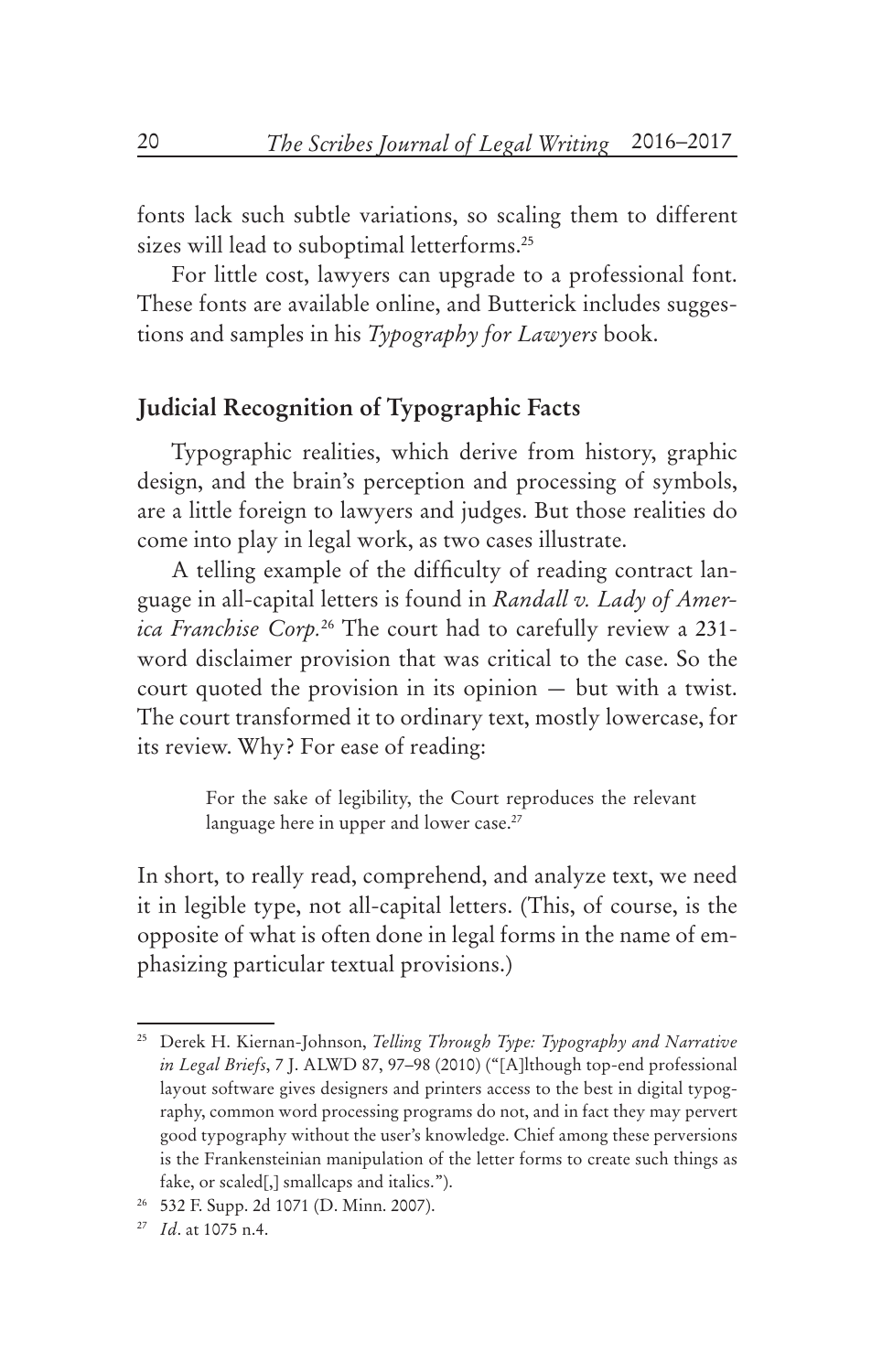In another case, the historical nature of type-sizing measurements and conventions led to a 62-page decision from the Michigan Supreme Court, including a vigorous dissent from a justice who refused to apply historical standards.<sup>28</sup> The case arose because the legislature, seeking to protect citizens, had decreed that referendum petitions must use headings in 14-point boldface capital letters.<sup>29</sup> On this "big constitutional issue," the court focused on "something as small as 14/72 of an inch" (the approximate size of 14-point type or, more precisely, the metal base for the raised type used in the bygone days of letterpress printing).30 Its decision explored the distinction between "letters" and "type," whether metal and digital type should be treated similarly, and fundamentals of typography.<sup>31</sup> The chief justice even included in his concurring opinion a classic illustration of a piece of metal type, showing all its characteristic elements, including "face," "counter," and "shoulder."32 One dissenting justice, in his 17-page opinion, insisted that statutory compliance hinged on a measurement of printed letter height, not on the printing industry's standard type measurement.<sup>33</sup>

Left totally unsaid in the many pages of the court's opinions was that the difference between 14 points under standard measurement and under the dissent's measurement was infinitesimal and highly unlikely to affect a citizen's understanding of the petition. Nor was it mentioned that the legislature's primary choice of typographic emphasis — all-capital letters — was based on faulty assumptions about readability. And no one mentioned that readability is influenced much more by the particular typeface used (especially one with a large or small x-height) than by the 14-point size.

<sup>28</sup> *Stand Up For Democracy v. Secretary of State*, 822 N.W.2d 159 (Mich. 2012).

<sup>29</sup> Mich. Comp. Laws § 168.482(2).

<sup>30</sup> *Stand Up For Democracy*, 822 N.W.2d at 163.

<sup>31</sup> *Id*. at 168–73.

<sup>&</sup>lt;sup>32</sup> *Id.* at 177 (Young, C.J., concurring in part and dissenting in part).

<sup>&</sup>lt;sup>33</sup> *Id.* at 187 (Markman, J., concurring in part and dissenting in part).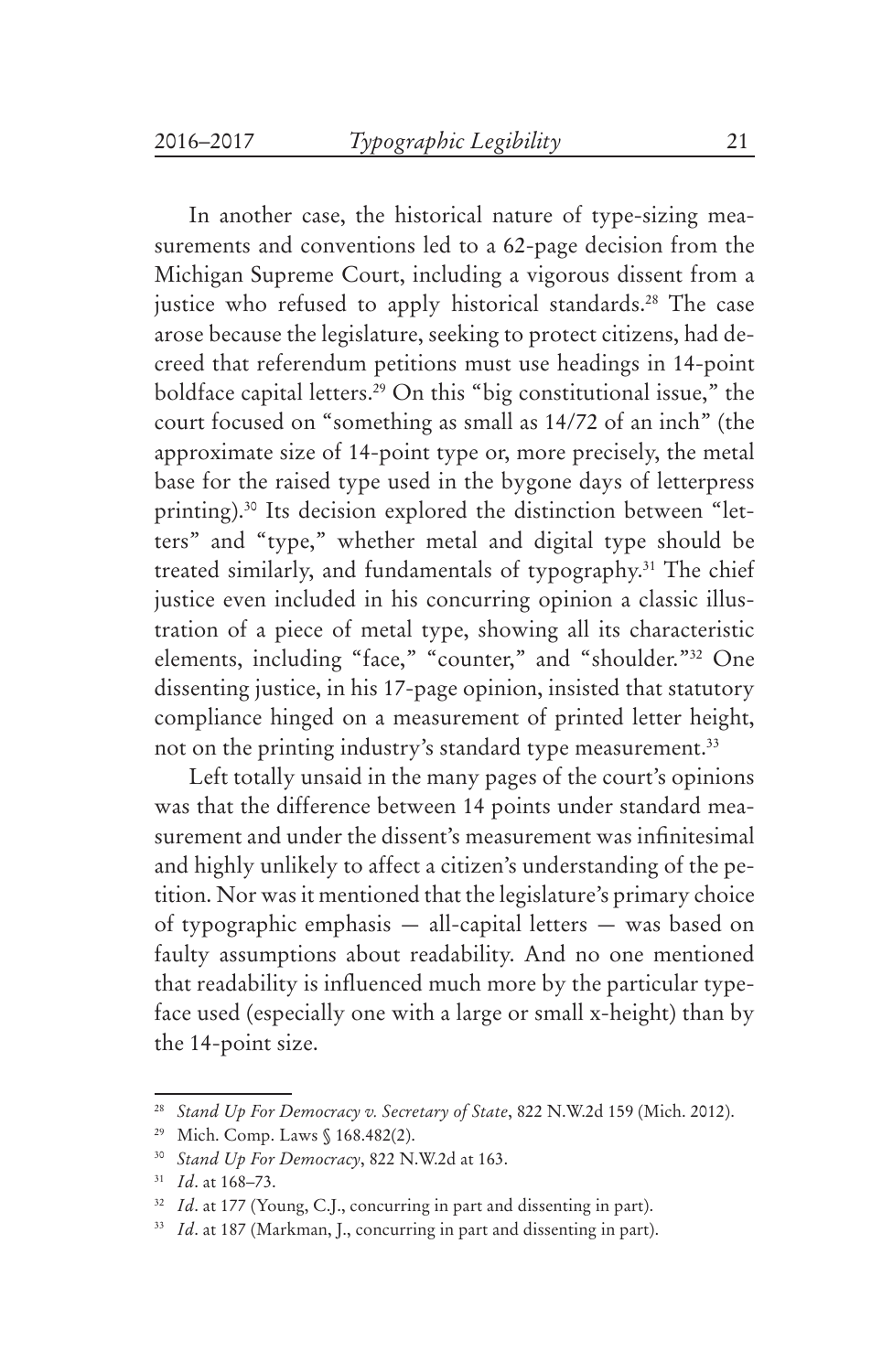These two cases illustrate misunderstandings of typography in legal practice. In one case, a judge had to circumvent the hardto-read typography in a contract — intended for emphasis, but countereffective in practice — to understand it. In another case, judges interpreting a statute that was intended to make text easily readable struggled to apply measurements that are largely irrelevant to readability. At least some attempts at promoting typographic legibility for the sake of consumers and citizens are simplistic, ineffective, and even self-defeating. Unfortunately, this seems to be the rule when laws address typography.

### **Laws Implicating Typography**

A number of laws set out typographic requirements in an attempt to ensure that consumers are made fully aware of contract terms to which they may be bound. These laws typically direct that an entire contract be presented clearly (essentially, no illegible fine print), or that important provisions be given some kind of emphasis. In both instances, current standard practices inadequately meet those goals.

Some consumer-protection laws require type of a certain size. The Federal Trade Commission imposes type-size requirements for consumer-credit disclosures.<sup>34</sup> The Missouri Merchandising Practices Act requires cancellation clauses in consumer contracts to be printed in type of at least 10 points.<sup>35</sup> Some courts have refused to enforce liability-limitation provisions printed in "Lilliputian typography" or otherwise capable of being read only with a magnifying glass.<sup>36</sup>

<sup>34</sup> 16 C.F.R. § 642.3; *see Murray v. New Cingular Wireless Serv., Inc.*, 523 F.3d 719, 724–25 (7th Cir. 2008) (noting that the FTC's regulation "defin[es] 'conspicuous' to mean at least 8-point type for the full notice, plus a short notice in 12-point type on the brochure's first page").

<sup>35</sup> Mo. Rev. Stat. Ann. § 409.938.3.

<sup>36</sup> *See, e.g.*, *Lisi v. Alitalia-Linee Aeree Italiane*, 253 F. Supp. 237, 243 (S.D.N.Y. 1966).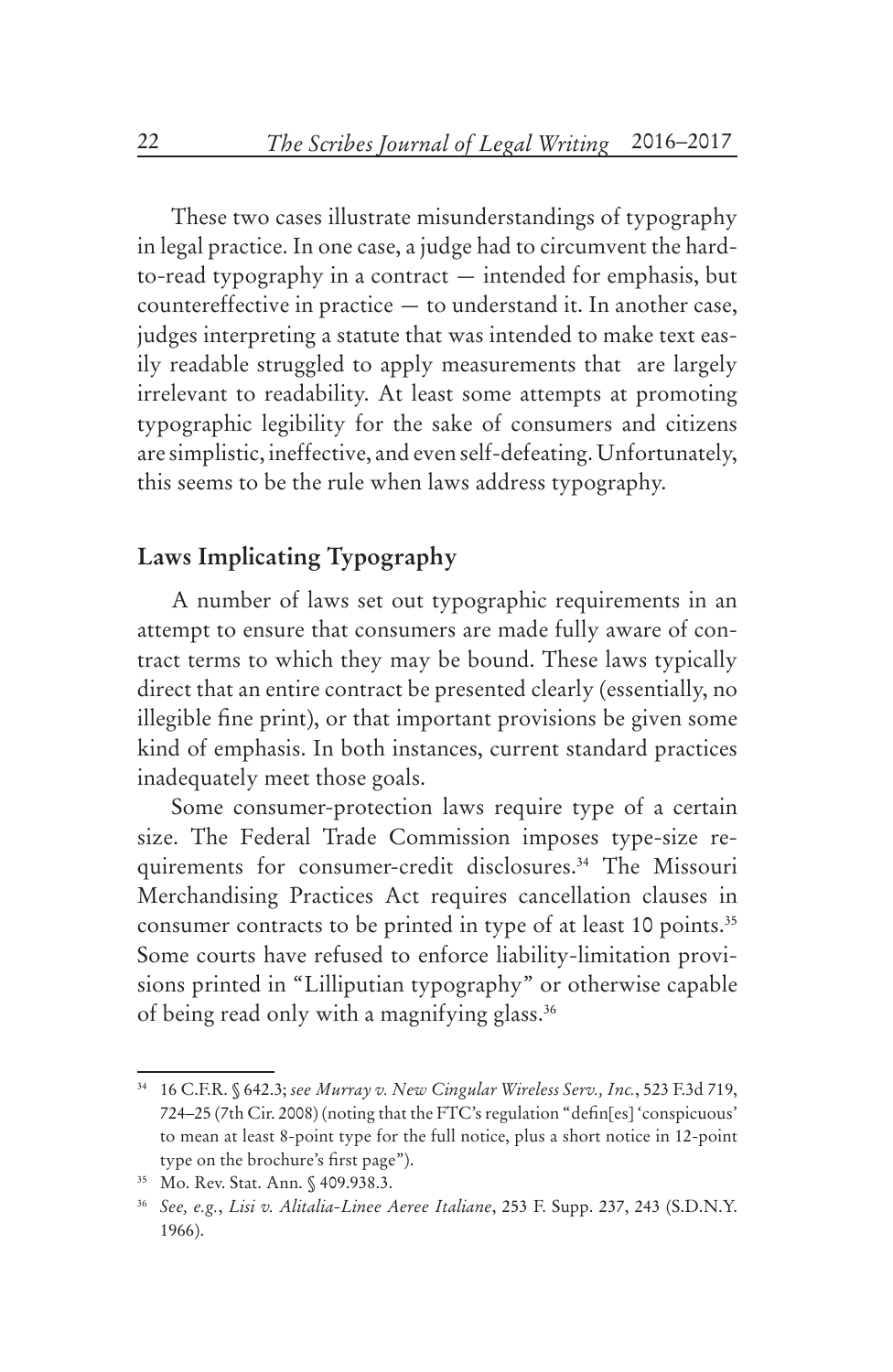Some plain-English laws — including the federal Plain Writing Act of 2010,<sup>37</sup> which requires federal agencies to provide clear information to consumers — do not specifically address type legibility. But others do. For instance, Connecticut's plain-English law requires that covered consumer contracts use "type of readable size" and that subheadings be set off with boldface type or, alternatively, that the type size be at least 8 point and the headings be in at least 10-point boldface.<sup>38</sup> New Jersey's law provides a number of language-based readability issues for courts to consider and requires that contractual conditions and exceptions be printed in at least 10-point type.<sup>39</sup> Pennsylvania's requires that the contract "have type size, line length, column width, margins and spacing between lines and paragraphs that make the contract easy to read."40

Many laws, by contrast, direct that certain parts of consumer contracts be given special emphasis. For example, under section 2-316(2) of the Uniform Commercial Code, an implied warranty of merchantability may be excluded by a conspicuous writing that mentions the term "merchantability," and an implied warranty of fitness may be excluded by a conspicuous writing. Language is "conspicuous" if it is "in larger or other contrasting type or color."41 Deciding whether language is "conspicuous" is

<sup>&</sup>lt;sup>37</sup> Pub. L. No. 111-274, 124 Stat. 2861 (requiring "writing that is clear, concise, [and] well-organized, and follows other best practices appropriate to the subject or field and intended audience").

<sup>38</sup> Conn. Gen. Stat. § 42-152(b)(5), (8), (c)(7), (10).

<sup>39</sup> N.J. Stat. Ann. § 56:12-2.

<sup>40</sup> Pa. Stat. Ann. tit. 73, § 2205(c)(1).

<sup>41</sup> U.C.C. § 1-201(10).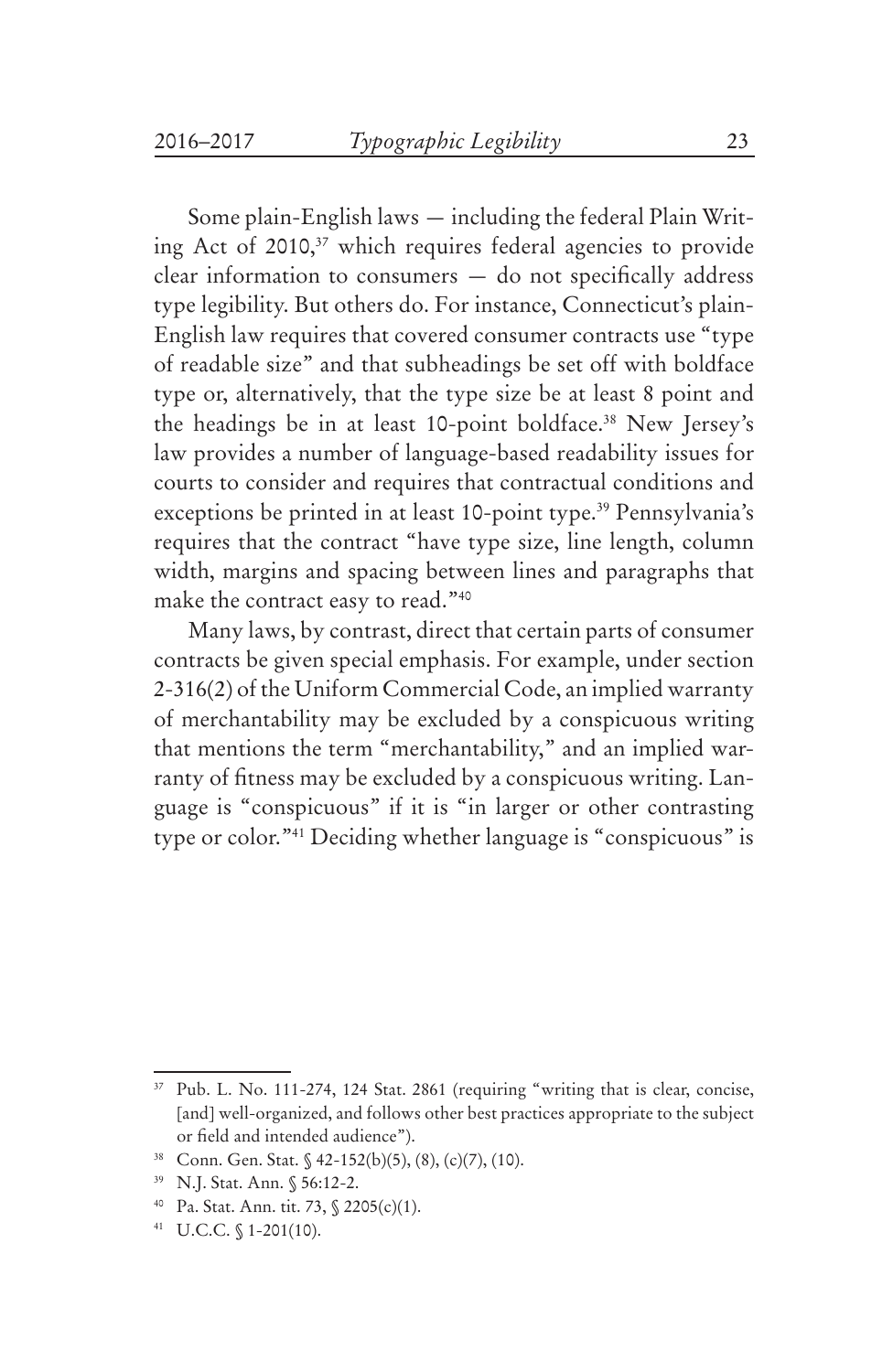left to the courts.<sup>42</sup> Other laws offer guidance for what constitutes a "conspicuous" disclosure.<sup>43</sup>

In interpreting these emphasis-required laws, courts have generally approved all-uppercase treatments as meeting the statutory standard. This passage from the Missouri Court of Appeals is typical:

> Here, the containers of varnish delivered to plaintiff from Gemini were affixed with labels containing disclaimer language. The introductory phrase of the disclaimer, "LIMITATION OF LIABILITY," was printed not only in capitals but also in bold print. The language excluding the warranties was written in capitalized letters and was more prominent than the other type on the label. The language was sufficiently set off from the surrounding material so as to draw attention to it. The language thus conformed with the definition of "conspicuous" as set out in  $$400.1 - 201(10).44$

Such rulings seem to defy the principle that all-uppercase text is harder, not easier, to read than lowercase text.<sup>45</sup> And they ignore as well the UCC's definition of conspicuousness, which refers to being "in larger or other contrasting type or color," not all caps. The explanation may be that most of these rulings

<sup>42</sup> *Id*.

<sup>43</sup> *See, e.g.*, 16 C.F.R. § 1500.131(c)(6)(ii) (regulation under Federal Hazardous Substances Act providing that "[t]he type size of the cautionary labeling shall be reasonably related to the type size of any other printed material in the accompanying literature and must be in conspicuous and legible type by typography, layout, or color with other printed matter on the label").

<sup>44</sup> *Karr-Bick Kitchens & Bath, Inc. v. Gemini Coatings, Inc*., 932 S.W.2d 877, 879 (Mo. Ct. App. 1996). *See also Cate v. Dover Corp.*, 790 S.W.2d 559, 560 (Tex. 1990) ("A printed heading in capitals . . . is conspicuous."); *Atlas Mut. Ins. Co. v. Moore Dry Kiln Co.*, 589 P.2d 1134, 1135–36 (Or. Ct. App. 1979) (capitalized warranty disclaimer held sufficiently conspicuous).

<sup>45</sup> *See* Roger W. Shuy, *Fighting Over Words: Language and Civil Law Cases* 117 (2008) ("Finally, the warning section contains twelve consecutive lines of all capitalized letters, producing a readability problem of its own, since readers are not accustomed to seeing texts in all capital letters and find such text difficult to process.").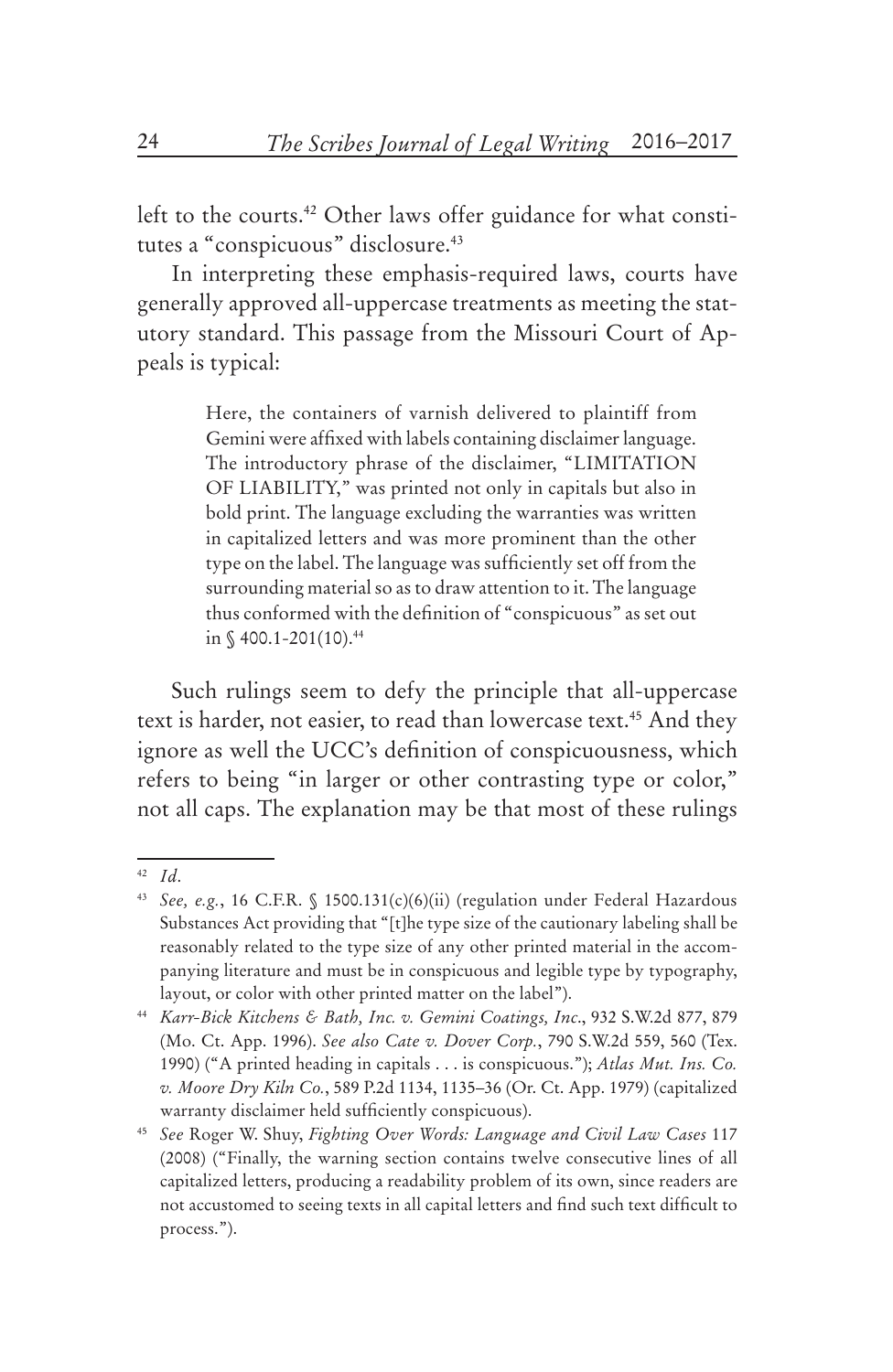were handed down before modern personal computers introduced great flexibility into the typography for legal documents. Or the courts were not aware, or had not been made aware by litigants, of the legibility research on uppercase text. In either event, times have changed. Drafters of contracts currently have far more (and better) tools available for emphasizing text.

Plenty of authorities, moreover, support alternatives to allcapital letters.46 Judge Alex Kozinski of the Ninth Circuit has noted that "there is nothing magical about capitals" and has labeled the use of all caps for "conspicuous" text as a "canard" and a "fallacy," which has inexplicably survived "decades of improved literacy and technology."47 As he further explained:

> Lawyers who think their caps lock keys are instant "make conspicuous" buttons are deluded. In determining whether a term is conspicuous, we look at more than formatting. A term that appears in capitals can still be inconspicuous if it is hidden on the back of a contract in small type. Terms that are in capitals but also appear in hard-to-read type may flunk the conspicuousness test. A sentence in capitals, buried deep within a long paragraph in capitals[,] will probably not be deemed conspicuous. Formatting does matter, but conspicuousness ultimately turns on the likelihood that a reasonable person would actually see a term in an agreement. Thus, it is entirely possible for text to be conspicuous without being in capitals.<sup>48</sup>

Ultimately, these better understandings of legibility are likely to remove the past judicial imprimatur from the simple rule of "use all caps" or "use boldface capital letters."

<sup>46</sup> *See, e.g.*, *Stevenson v. TRW Inc.*, 987 F.2d 288, 295–96 (5th Cir. 1993) ("Language in the body of a form is 'conspicuous' if it is in larger or other contrasting type or color."); *Cygielman v. Cunard Line Ltd*., 890 F. Supp. 305, 307 (S.D.N.Y. 1995) (finding a boldface legend on ticket booklet's cover sufficiently conspicuous to warn consumer of limiting terms).

<sup>47</sup> *In re Bassett*, 285 F.3d 882, 886 (9th Cir. 2002) (citations omitted).

<sup>48</sup> *Id*. (citations omitted).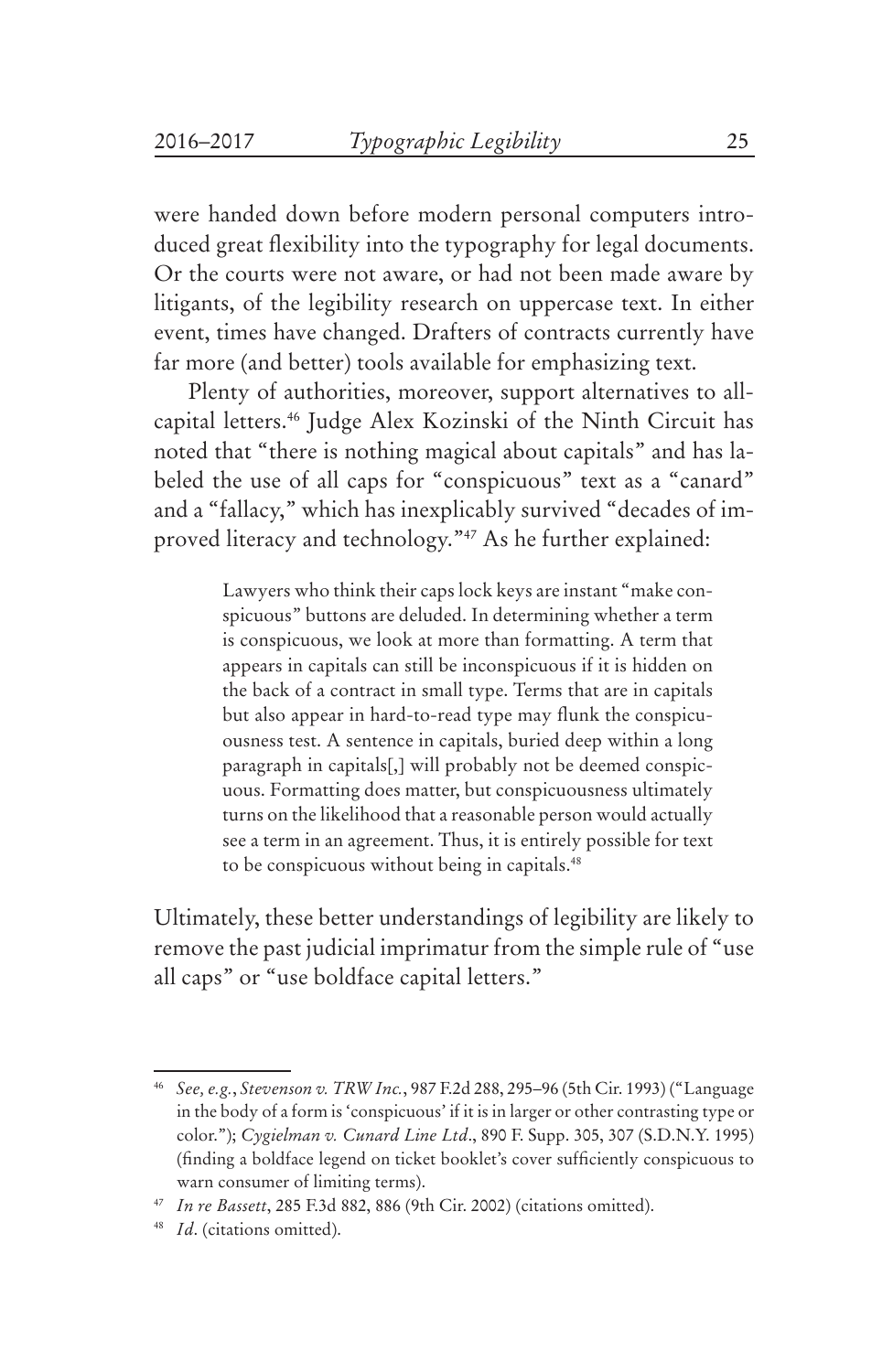### **New Typographic Understandings and Literature**

Some say that the modern era of typographic understanding can be traced to a calligraphy class that Steve Jobs, the founder and legendary leader of Apple Computer, took at Reed College. The class opened his eyes to beautiful and effective typography, which the Macintosh computer later facilitated.<sup>49</sup> Those who remember the odd collection of typefaces on the original Macintosh may dispute that story. But there has undoubtedly been a recent flourishing of popular interest in typography — even in the legal profession.

Simon Garfield's book *Just My Type*, about typography, made it into the popular press in 2011, a year that also saw the publication of Butterick's *Typography for Lawyers*. 50 Books designed for professional type users in the advertising world, like *The Elements of Typographic Style* and *The Elements of Visual Style*, are finding readers in other professions.<sup>51</sup> And in the legal world, the good-lawyering tips of Justice Antonin Scalia and

<sup>49</sup> Steve Jobs, Commencement Address, Stanford University (June 12, 2005), http:// news.stanford.edu/news/2005/june15/jobs-061505.html (" I learned about serif and sans serif typefaces, about varying the amount of space between different letter combinations, about what makes great typography great. It was beautiful, historical, artistically subtle in a way that science can't capture, and I found it fascinating. . . . [The Mac] was the first computer with beautiful typography. If I had never dropped in on that single course in college, the Mac would have never had multiple typefaces or proportionally spaced fonts."); *see also* Margalit Fox, *Rev. Robert Palladino, Scribe Who Shaped Apple's Fonts, Dies at 83*, N.Y. Times, Mar. 4, 2016, at A25 (describing Jobs's calligraphy teacher: "In Father Palladino's hands, however, calligraphy was about far more than mere beautiful letters: It was about the ways those letters can be coaxed to nestle companionably together to make words, and how those words in turn can be assembled to form a meaningful text.").

<sup>50</sup> Simon Garfield, *Just My Type: A Book About Fonts* (2011); *see also* Craig Wilson, *Fonts Rule in Simon Garfield's* Just My Type, USA Today, Aug. 29, 2011.

<sup>51</sup> Robert Bringhurst, *The Elements of Typographic Style* (1992); Harris, *The Elements of Visual Style*.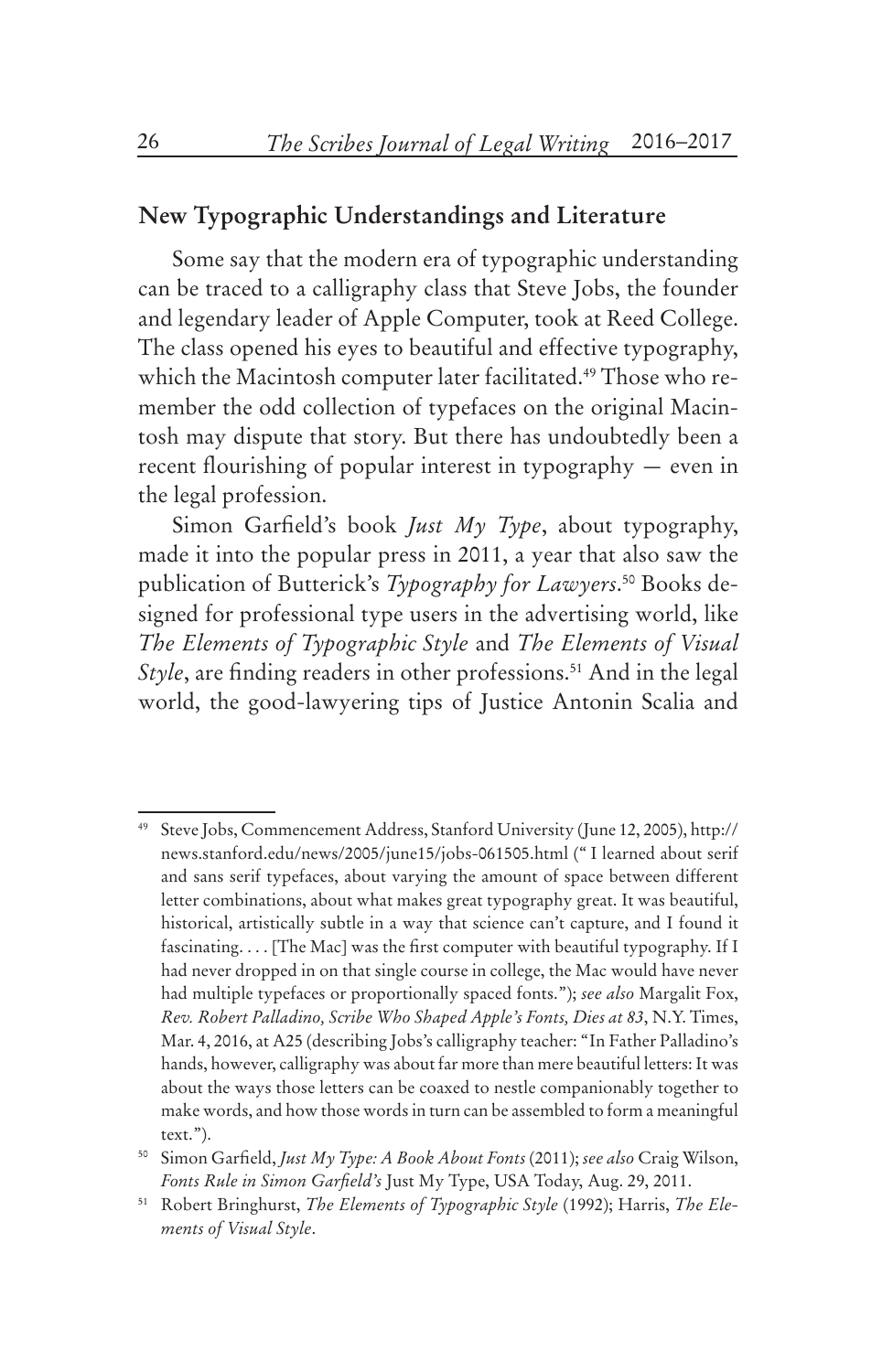writing expert Bryan Garner included this rule #54 of effective persuasion: "Don't spoil your product with poor typography."52

Administrative-agency rules are increasingly recognizing typographic realities. In its report urging better disclosures in connection with mobile apps, the Federal Trade Commission recommended that app developers use, among other things, "good design techniques such as tables, headings, white spaces, bold text, bulleted lists, and a larger font size."53

Some courts are encouraging attention to typographic legibility. The Seventh Circuit's practitioner's manual, for example, contains an eight-page section, titled "Requirements and Suggestions for Typography in Briefs and Other Papers," with detailed typographic explanations and tips. The handbook notes that typographic selection will affect the brief's effectiveness:

> Any business consultant seeking to persuade a client prepares a detailed, full-color presentation using the best available tools. Any architect presenting a design idea to a client comes with physical models, presentations in software, and other tools of persuasion. Law is no different. Choosing the best type won't guarantee success, but it is worthwhile to invest some time in improving the quality of the briefs [sic] appearance and legibility.<sup>54</sup>

The handbook also advises lawyers to "read some good books and try to make your briefs more like them."55

Perhaps most importantly, the developing literature of typographic literacy makes it difficult for lawyers to bury their heads in the sand on this topic — and any lawyer who does risks censure by typographically literate judges.

<sup>52</sup> Scalia & Garner, *Making Your Case* at 136.

<sup>53</sup> Federal Trade Commission, *Mobile Privacy Disclosures: Building Trust Through Transparency* 8 (Feb. 2013).

<sup>&</sup>lt;sup>54</sup> Handbook for Appeals to the United States Court of Appeals for the Seventh Circuit 142 (2017), http://www.ca7.uscourts.gov/rules-procedures/rules7.htm.

<sup>55</sup> *Id.*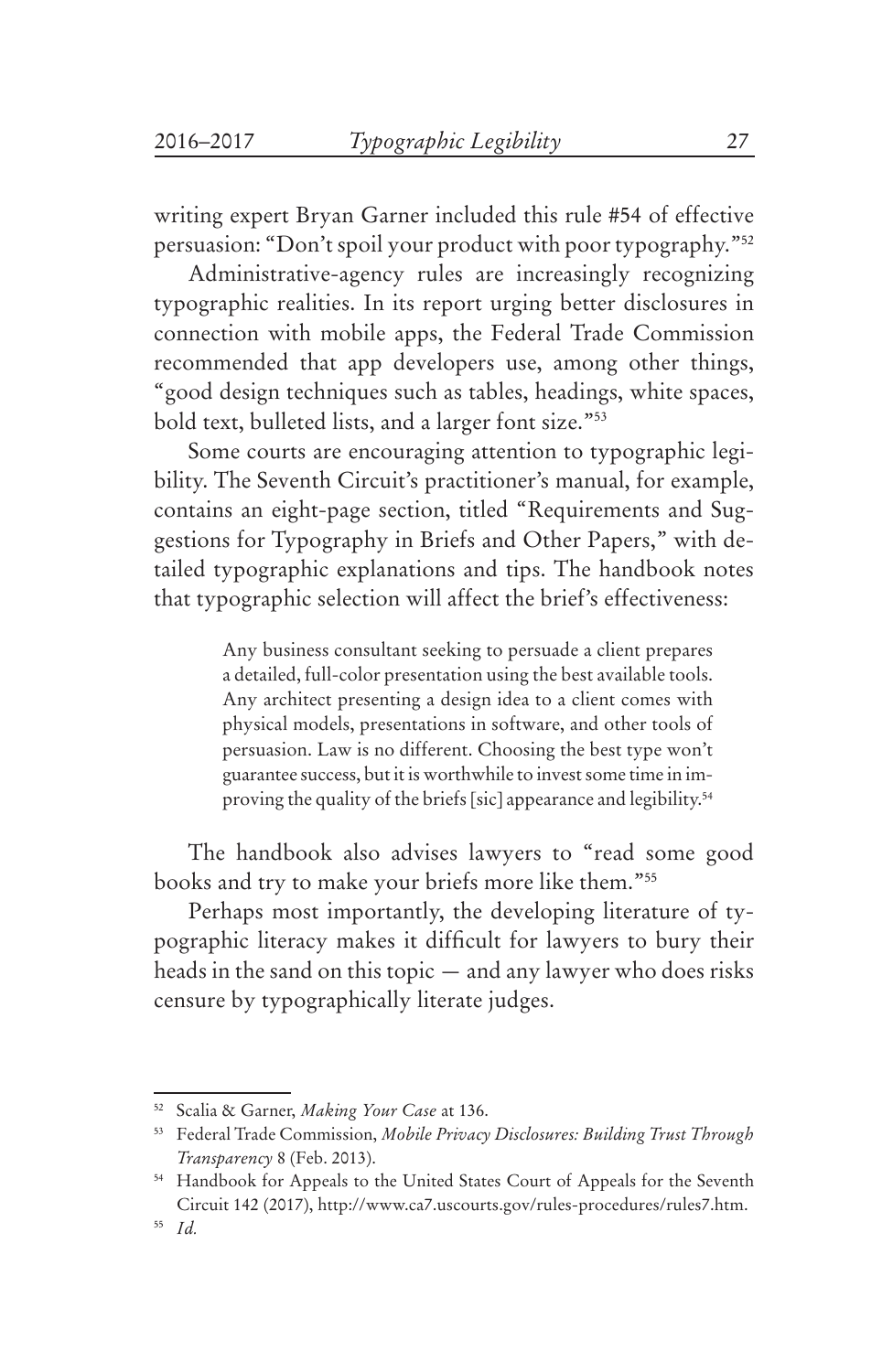#### **Applying New Typographic Understandings to Old Laws**

The objection to change is obvious. The tradition-bound lawyer will protest, "Our current ways work; they are recognized and legally approved." For now, that's true, at least on one level. The old ways work in that they are judicially approved. They don't work, however, for their purpose of promoting clarity and understanding.

One of these days, consumer advocates are going to challenge the way consumer contracts have been written, with critical sections displayed in my-eyes-glaze-over all-capital letters in lengthy paragraphs of dizzying and unreadable grayness. The contract you wrote, which your client used, could become the basis for their test case. We can hope that courts will give warnings before they abandon old standards for what constitutes "conspicuous" text — but isn't it wisest to improve our communications before that day?

We have alternatives. Courts may have approved all-caps text as "conspicuous" when it really wasn't, but that doesn't mean that you can't highlight critical text in your contracts in a way that really *does* make it conspicuous. Boldface type generally provides good emphasis. Type size and selection can also make a big difference in readability, especially if the type is selected by a knowledgeable design professional. (That's a nice way of saying "not selected by a lawyer.")

There are other useful graphic techniques. For example, in a recent unreported consumer-contract case, a key automatic-renewal provision was moved to the first page, given a boldface heading, and wrapped in an attention-getting black border. The provision was unquestionably "conspicuous," and the company's defense to consumer-deception claims was bolstered, not hindered, by its use of readable typography and good design.

Just as professional writers helped agencies to draft plain-English regulations, and companies to draft plain-English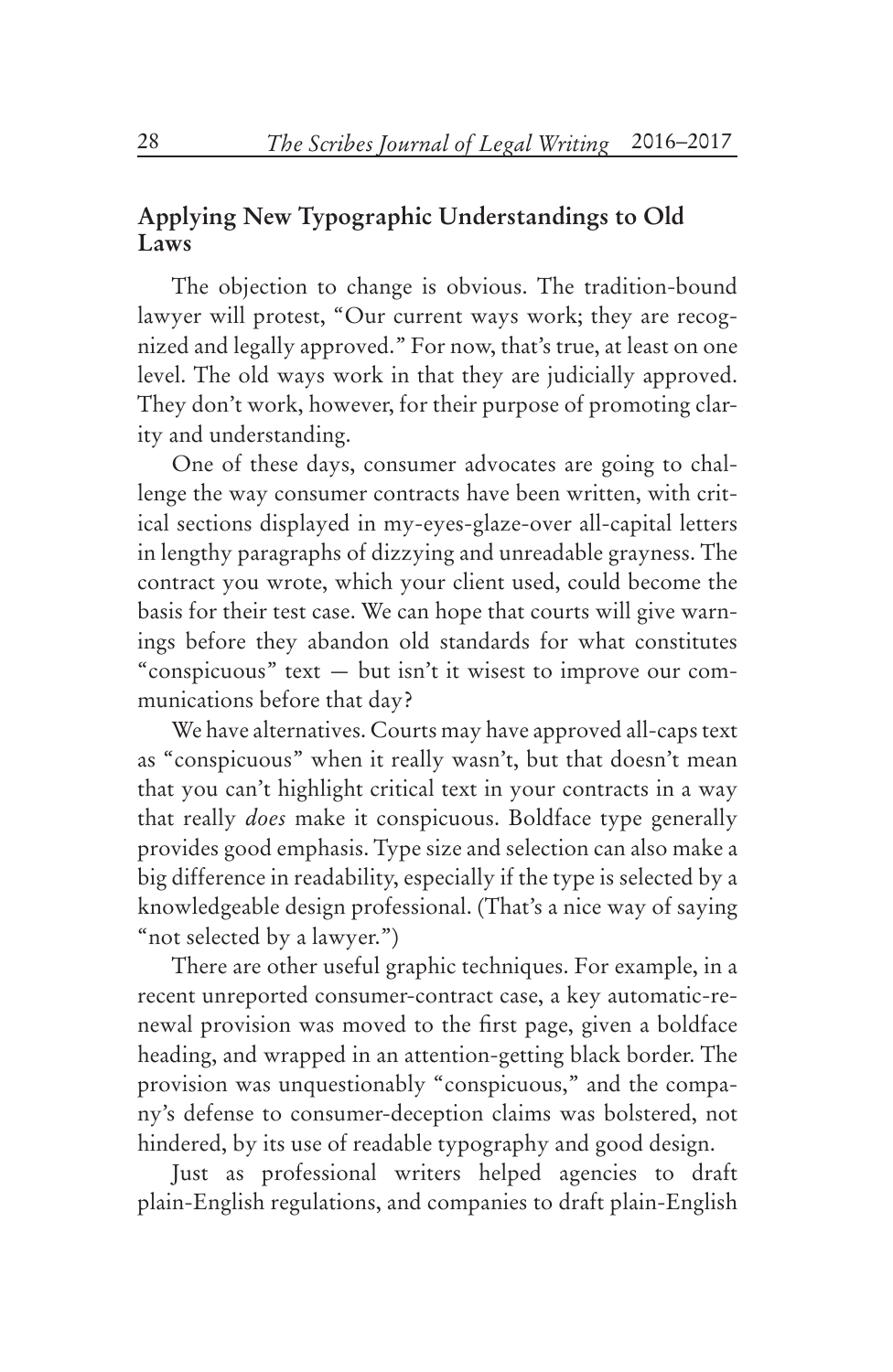contracts, design professionals can help create typographically readable text. National merchants that use standard consumer contracts are the likely first candidates for creating and using such improved forms.

The benefit of more readable forms doesn't just flow to the consumer or other contracting party. More readable forms mean that they are more readable for everyone. Your own clients will benefit when you make their forms more readable. After all, they probably never read through those ponderous and unreadable indemnity clauses, either — meaning that they never fully understood them, never properly edited them, and only reluctantly tackled bringing them up to date with new business realities. Clarity in typography, like clarity in drafting, will promote your own understanding and use of contracts and other forms.

#### **Let's Try Legible Typography and Design!**

Getting back to first principles, our job as lawyers is to help our clients to transact business and resolve disputes. Transactions are promoted by clarity in written expression, and dispute resolution requires effective persuasion. In print — the product of so much effort by lawyers — typographic legibility promotes both clarity and persuasion. Here are a few suggested steps.

**1.** *Specifically consider typography and page design for all written documents.* Just as we consider and decide where to sue, the choice of law that will apply to our contracts, and the arguments that we will assert on our clients' behalf, we should consider these elements of effective communication.

**2.** *Use traditional, legible typefaces.* Choice of typefaces should be made based on legibility, not habit or computer default settings. Don't pick a sans-serif typeface just because it looks modern; if it's not suitable for text, it won't promote your purposes.

Convention-following lawyers may want to stick with the tried-and-true Times Roman, figuring that if Stanley Morison's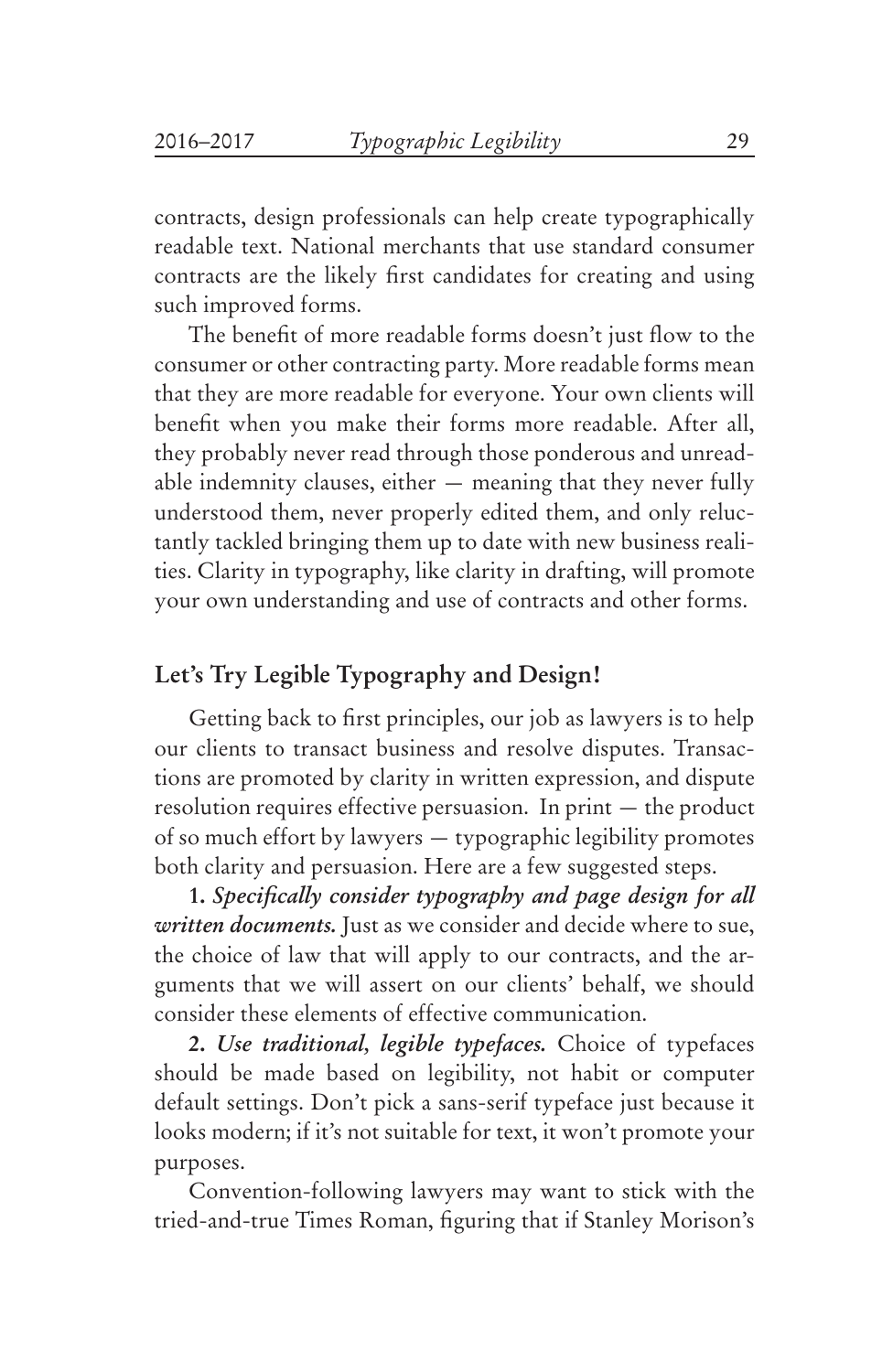design was good enough for the *Times* of London a century ago, it is good enough for them. But Judge Frank Easterbrook has raised the legitimate question of why a typeface designed for narrow news columns should be used by default on much differently proportioned legal documents.<sup>56</sup> And even the designer of Times Roman admitted that it was designed "by the vice of Mammon" as a narrow, utilitarian face, to help the newspaper minimize its newsprint use.<sup>57</sup>

More adventurous advocates might consider other classic fonts with great dignity and readability, like Garamond, Caslon, Bembo, Trump Mediaeval, Century, and Herman Zapf's modern classic, Palatino. As noted, Butterick's *Typography for Lawyers* provides recommendations, commentary, and examples for many well-designed fonts suitable for legal text, including some sans-serif fonts. The Seventh Circuit practioner's handbook also suggests typefaces that work well in briefs. A classic, dignified, and readable typeface may bring not only legibility but also respectability to your briefs.<sup>58</sup> Some law firms may select house fonts, using typography to "say something about the law firm, about its personality, its character," while an amicus may wish

<sup>56</sup> Kiernan-Johnson, 7 J. ALWD at 88 (quoting Judge Easterbrook: "Desktop publishing does not imply a license to use ugly or inappropriate type and formatting — and I assure you that Times New Roman is utterly inappropriate for long documents . . . . It is designed for narrow columns in newspapers, not for briefs.").

<sup>57</sup> Stanley Morison, *A Tally of Types* 107 (1973) ("[T]he face under consideration, designed as it had been for a newspaper, was found peculiarly appropriate for the extensive post-war manuscript, whose pages and price needed to be kept down. . . . [William] Morris would have denounced the heresy of the original cutting immediately. As a new face it should, by the grace of God and the art of man, have been broad and open, generous and ample; instead, by the vice of Mammon and the misery of the machine, it is bigoted and narrow, mean and puritan.").

<sup>58</sup> Carl Dair, *Design with Type* 123 (1967) ("[T]ypes do have essential qualities, romantic, documentary, poetic, realistic, efficient, and so on, which are capable of reflecting an author's intentions.").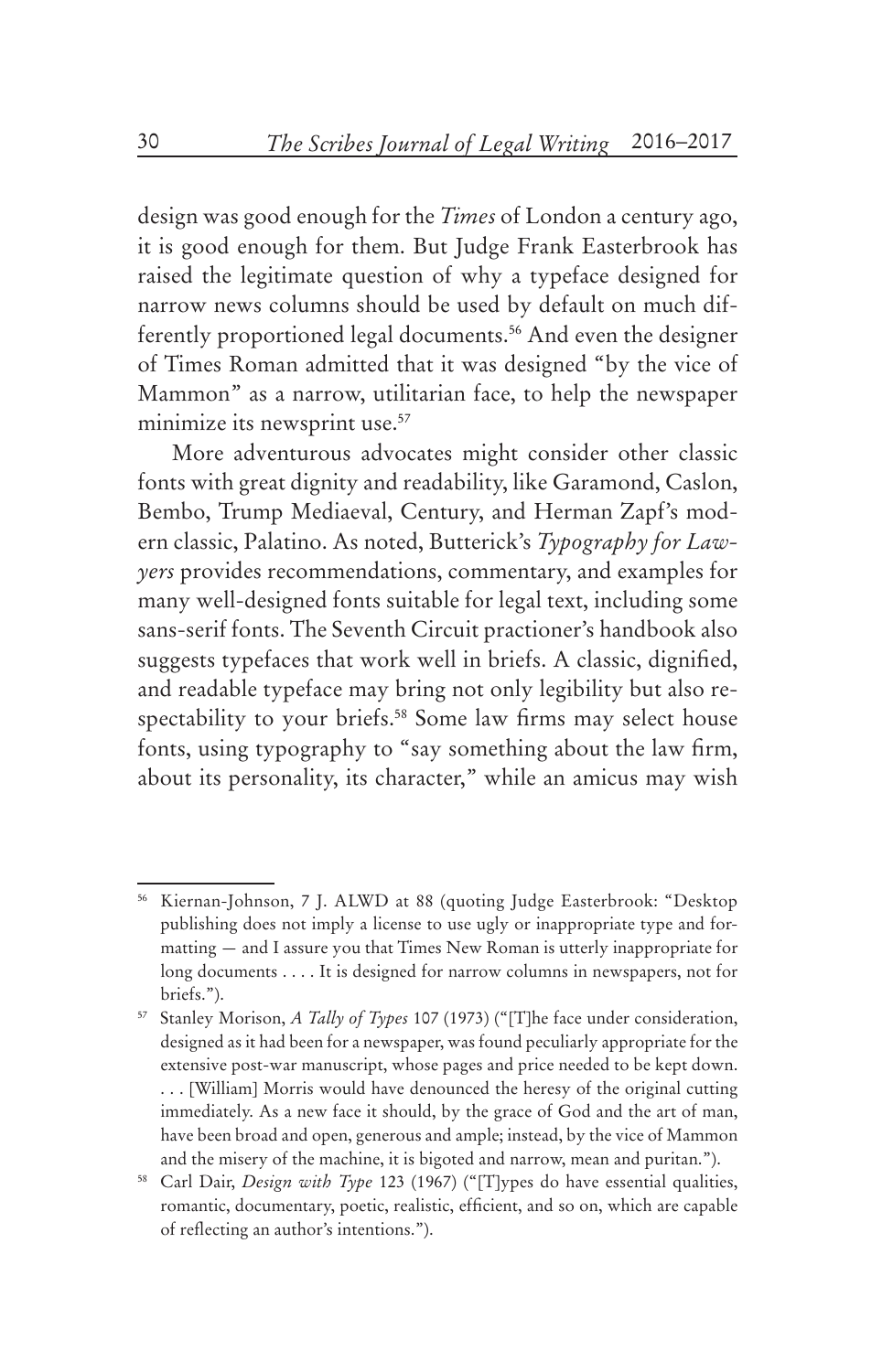to use a distinctive typeface to highlight its separate perspective or tradition.59

Ultimately, typeface selection should be governed by the principles of Beatrice Warde's classic "Crystal Goblet" essay, which emphasized that just as wine is best experienced in a clear crystal goblet that focuses all the attention on its properties, a typeface should be selected so that all attention is focused on the message it conveys.<sup>60</sup>

**3.** *Use boldface, italics, tables, bulleted lists, white space, and other design elements for emphasis.* Make a study of printed reports, print advertisements, and other effective documents to see how to catch and keep the reader's eye. White space in particular deserves more attention in legal writing. Frequent subheadings in briefs, for example, help persuasion by clarifying and emphasizing key points, and by breaking up text. And many textual passages can be made more readily understandable through use of tables and bulleted lists. (More on that in step 5.)

**4.** *Avoid traditional techniques from old media that clutter or impede readability.* Consider, for example, those traditional multiline subheadings in briefs, often formatted in all caps or with every word beginning with a capital letter. Both the length and the typographic awkwardness repel readers. It's a lost opportunity; studies show that readers give significant attention to headlines, if they are readable. Your subhead should be boiled down to the main point, and put into plain English and easily readable typography.

**5.** *Integrate graphics.* We live in a multimedia world. People learn best with visuals. In my copyright and trademark practice, we often integrate the art and designs at issue in the case

<sup>59</sup> Kiernan-Johnson, 7 J. ALWD at 116.

<sup>60</sup> Beatrice Warde, "The Crystal Goblet," *reprinted in* Allan Haley, *Typographic Milestones* 125 (1992) ("There are a thousand mannerisms in typography that are as impudent and arbitrary as putting port in tumblers of red or green glass! . . . Printing demands a humility of mind. . . . There is nothing simple or dull in achieving the transparent page.").